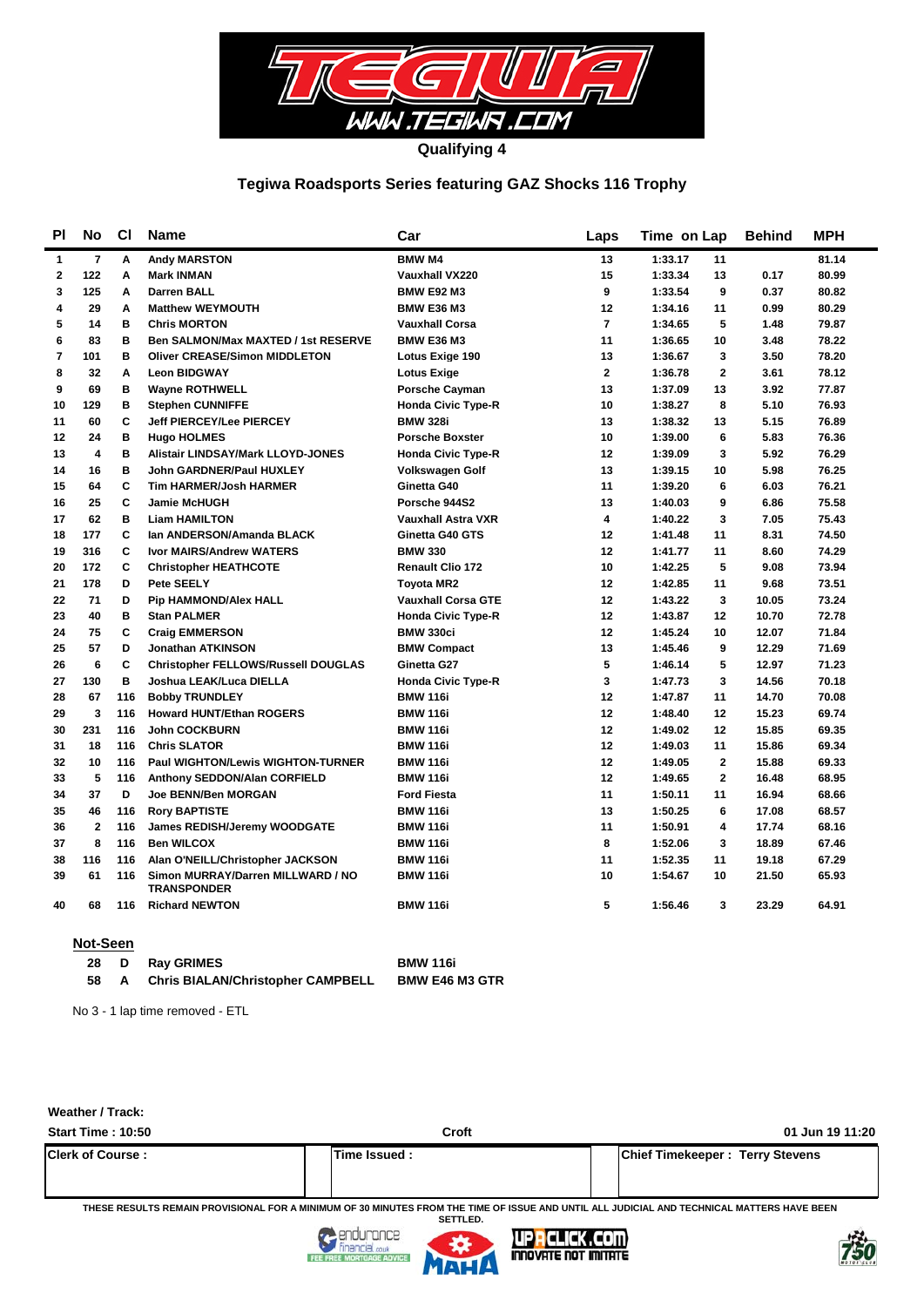## **Tegiwa Roadsports Series featuring GAZ Shocks 116 Trophy**

## **2 Lap 1 2 3 4 5 6 7 8 9 10 James REDISH** 1 1:57.56 1:54.80 1:53.44 1:50.91 4:04.87 1:54.75 1:51.95 1:51.39 1:50.94 1:51.19 11 1:51.43 **3 Lap 1 2 3 4 5 6 7 8 9 10 Howard HUNT** 1 1:50.98 1:49.63 1:49.96 1:51.72 3:01.82 1:53.46 1:50.77 1:49.79 1:49.34 - 11 1:54.11 1:48.40 **4 Lap 1 2 3 4 5 6 7 8 9 10 Alistair LINDSAY** 1 1:49.92 1:40.92 1:39.09 3:19.42 2:01.85 1:49.73 1:47.34 1:46.97 1:45.59 1:46.44 11 1:43.67 1:43.42 **5 Lap 1 2 3 4 5 6 7 8 9 10 Anthony SEDDON** 1 1:51.26 1:49.65 1:50.92 1:51.44 1:51.83 1:49.71 3:10.53 1:53.67 1:53.33 1:52.15 11 1:52.32 1:50.49 **6 Lap 1 2 3 4 5 6 7 8 9 10 Christopher FELLOWS** 1 1:55.42 1:50.61 1:46.72 1:46.30 1:46.14 **7 Lap 1 2 3 4 5 6 7 8 9 10 Andy MARSTON** 1 1:37.17 2:21.31 1:37.32 1:40.31 1:36.00 1:34.47 1:33.95 2:29.13 1:38.99 1:34.15 11 1:33.17 1:33.37 1:45.02 **8 Lap 1 2 3 4 5 6 7 8 9 10 Ben WILCOX** 1 1:54.89 1:54.92 1:52.06 1:54.61 1:52.61 1:52.35 1:56.25 1:53.64 **10 Lap 1 2 3 4 5 6 7 8 9 10 Paul WIGHTON** 1 1:51.37 1:49.05 1:49.95 1:52.38 1:49.29 3:35.08 1:49.30 1:50.28 1:51.77 1:49.28 11 1:50.44 1:51.08 **14 Lap 1 2 3 4 5 6 7 8 9 10 Chris MORTON** 1 1:35.46 1:37.64 1:37.49 1:34.73 1:34.65 1:36.84 1:44.68 **16 Lap 1 2 3 4 5 6 7 8 9 10 John GARDNER** 1 1:51.27 1:44.73 1:45.85 3:39.76 1:40.52 1:42.85 1:42.30 1:40.49 1:41.14 1:39.15 11 1:39.91 1:39.15 1:41.06 **18 Lap 1 2 3 4 5 6 7 8 9 10 Chris SLATOR** 1 1:51.50 1:51.01 1:50.79 1:50.11 3:37.08 1:53.59 1:50.01 1:49.75 1:52.13 1:50.23

## **LAP TIMES - Qualifying 4**

11 1:49.03 1:49.41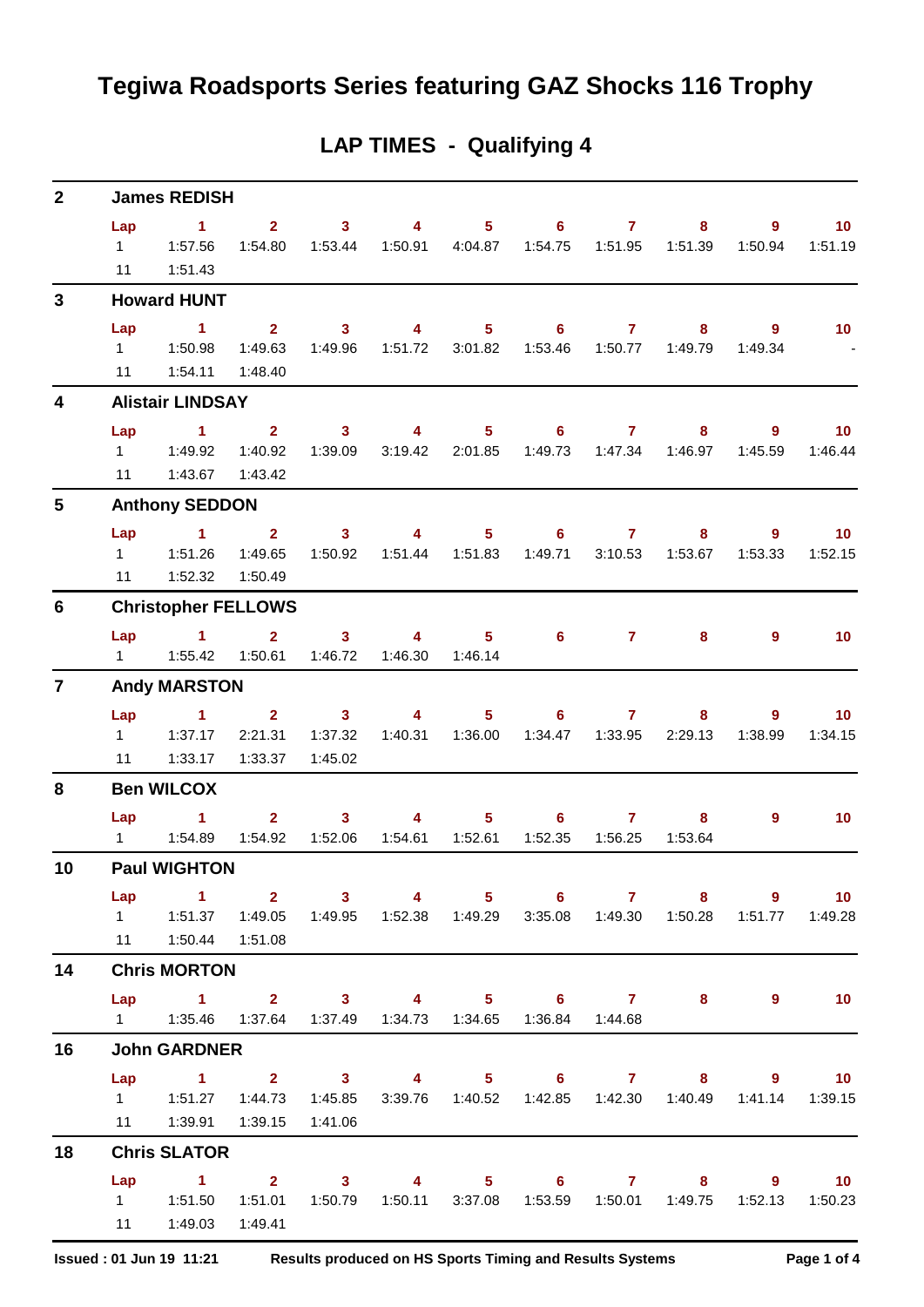| 24 |                 | <b>Hugo HOLMES</b>       |                                                                                                       |                         |                         |                   |                   |              |                  |                                                                        |                  |
|----|-----------------|--------------------------|-------------------------------------------------------------------------------------------------------|-------------------------|-------------------------|-------------------|-------------------|--------------|------------------|------------------------------------------------------------------------|------------------|
|    | Lap             | $\sim$ 1                 | 2 <sup>7</sup>                                                                                        | $\overline{\mathbf{3}}$ | $\overline{\mathbf{4}}$ | $5 -$             | $6^{\circ}$       | $\mathbf{7}$ | 8                | 9                                                                      | 10               |
|    | $1 \quad \Box$  | 1:40.56                  | 1:41.74                                                                                               | 1:39.29                 | 3:18.82                 | 1:43.64           | 1:39.00           | 1:40.24      | 3:57.17          | 1:40.19                                                                | 1:39.15          |
| 25 |                 | <b>Jamie McHUGH</b>      |                                                                                                       |                         |                         |                   |                   |              |                  |                                                                        |                  |
|    | Lap             | $\sim$ 1                 | 2 <sup>1</sup>                                                                                        | $\overline{\mathbf{3}}$ | $\overline{\mathbf{4}}$ | 5 <sub>5</sub>    | $6^{\circ}$       | $\mathbf{7}$ | 8                | $\overline{9}$                                                         | 10               |
|    | $1 \quad$       | 1:47.17                  | 1:41.97                                                                                               | 1:41.67                 | 1:45.45                 | 2:39.26           | 1:42.10           | 1:41.58      | 1:41.34          | 1:40.03                                                                | 1:40.99          |
|    | 11              | 1:41.08                  | 1:42.73                                                                                               | 1:40.65                 |                         |                   |                   |              |                  |                                                                        |                  |
| 29 |                 | <b>Matthew WEYMOUTH</b>  |                                                                                                       |                         |                         |                   |                   |              |                  |                                                                        |                  |
|    | Lap             | $\sim$ 1                 | $\mathbf{2}$                                                                                          | 3 <sup>7</sup>          | $\overline{\mathbf{4}}$ | 5 <sub>1</sub>    | $6^{\circ}$       | $\mathbf{7}$ | 8                | 9                                                                      | 10               |
|    | $1 \quad$<br>11 | 1:40.74<br>1:34.16       | 1:40.05<br>1:36.61                                                                                    | 1:38.27                 |                         | 3:57.64 1:38.34   | 1:35.95           | 1:35.30      | 1:39.82          | 2:58.98                                                                | 1:34.28          |
| 32 |                 | <b>Leon BIDGWAY</b>      |                                                                                                       |                         |                         |                   |                   |              |                  |                                                                        |                  |
|    | Lap             | $\sim$ $\sim$ 1          |                                                                                                       |                         | $\overline{4}$          |                   | 6                 |              |                  |                                                                        | 10 <sup>°</sup>  |
|    | $1 \quad \Box$  | 1:40.29                  | $\mathbf{2}$<br>1:36.78                                                                               | 3 <sup>1</sup>          |                         | 5 <sub>1</sub>    |                   | $\mathbf{7}$ | 8                | 9                                                                      |                  |
| 37 |                 | <b>Joe BENN</b>          |                                                                                                       |                         |                         |                   |                   |              |                  |                                                                        |                  |
|    | Lap             | $\blacktriangleleft$     | 2 <sup>1</sup>                                                                                        | 3 <sup>1</sup>          | 4                       | 5 <sub>1</sub>    | 6                 | $\mathbf{7}$ | 8                | 9                                                                      | 10 <sub>1</sub>  |
|    | $1 \quad \Box$  | 2:00.79                  | 1:50.80                                                                                               | 1:51.06                 |                         | 1:50.51 3:28.03   | 1:53.93           |              | 1:54.54  1:52.90 | 1:52.78                                                                | 1:50.72          |
|    | 11              | 1:50.11                  |                                                                                                       |                         |                         |                   |                   |              |                  |                                                                        |                  |
| 40 |                 | <b>Stan PALMER</b>       |                                                                                                       |                         |                         |                   |                   |              |                  |                                                                        |                  |
|    | Lap             | $\sim$ 1                 | $\overline{2}$                                                                                        | $\mathbf{3}$            | $\overline{4}$          | $5 -$             | 6                 | $\mathbf{7}$ | 8                | 9                                                                      | 10               |
|    | $1 \quad$       | 2:03.75                  | 1:49.73                                                                                               | 2:04.50                 | 1:50.14                 | 1:50.24           | 1:50.77           | 1:49.15      | 1:46.51          | 1:54.24                                                                | 1:50.91          |
|    | 11              | 1:45.11                  | 1:43.87                                                                                               |                         |                         |                   |                   |              |                  |                                                                        |                  |
| 46 |                 | <b>Rory BAPTISTE</b>     |                                                                                                       |                         |                         |                   |                   |              |                  |                                                                        |                  |
|    | Lap             | $\blacktriangleleft$     | 2 <sup>1</sup>                                                                                        | $\mathbf{3}$            | 4                       | 5 <sup>1</sup>    | 6.                | $\mathbf{7}$ | 8                | 9                                                                      | 10 <sup>°</sup>  |
|    | 11              | 1:51.51                  | 1:53.20<br>1:50.65                                                                                    | 1:52.97<br>1:50.37      |                         | 1:51.22   1:51.73 | 1:50.25           | 1:50.95      | 1:51.40          | 1:51.04                                                                | 1:51.07          |
| 57 |                 | <b>Jonathan ATKINSON</b> |                                                                                                       |                         |                         |                   |                   |              |                  |                                                                        |                  |
|    |                 | $\sim$ 1.1               | $\overline{\mathbf{2}}$ $\overline{\mathbf{3}}$                                                       |                         | $\sim$ 4 $\sim$         |                   |                   |              |                  |                                                                        | $9 \t 10$        |
|    | Lap             |                          | 1   1:49.16   1:47.43   1:48.57   1:46.12   1:45.55   1:46.93   1:47.53   1:45.66   1:45.46   1:53.92 |                         |                         |                   | $5 \t\t 6 \t\t 7$ |              |                  |                                                                        |                  |
|    |                 |                          | 11   1:48.19   1:49.80                                                                                | 1:45.72                 |                         |                   |                   |              |                  |                                                                        |                  |
| 60 |                 | <b>Jeff PIERCEY</b>      |                                                                                                       |                         |                         |                   |                   |              |                  |                                                                        |                  |
|    |                 |                          | Lap 1 2 3 4 5 6 7 8 9 10                                                                              |                         |                         |                   |                   |              |                  |                                                                        |                  |
|    |                 | 1  1:46.66               | 1:45.65                                                                                               |                         |                         |                   |                   |              |                  | 3:36.67  1:42.14  1:40.37  1:40.16  1:38.77  1:38.95  1:42.36  1:39.28 |                  |
|    |                 | 11  1:44.34  1:38.70     |                                                                                                       | 1:38.32                 |                         |                   |                   |              |                  |                                                                        |                  |
| 61 |                 | <b>Simon MURRAY</b>      |                                                                                                       |                         |                         |                   |                   |              |                  |                                                                        |                  |
|    |                 |                          | Lap 1 2 3 4 5 6 7 8 9 10                                                                              |                         |                         |                   |                   |              |                  |                                                                        |                  |
|    |                 |                          | 1   1:59.59   1:56.77   1:58.67   2:48.91   2:48.92   1:58.46   1:59.27   1:56.21   1:56.21   1:54.67 |                         |                         |                   |                   |              |                  |                                                                        |                  |
| 62 |                 | <b>Liam HAMILTON</b>     |                                                                                                       |                         |                         |                   |                   |              |                  |                                                                        |                  |
|    |                 |                          | Lap 1 2 3 4 5 6 7 8<br>1   1:54.18   10:09.09   1:40.22   1:40.38                                     |                         |                         |                   |                   |              |                  | $9^{\circ}$                                                            | $\overline{10}$  |
| 64 |                 | <b>Tim HARMER</b>        |                                                                                                       |                         |                         |                   |                   |              |                  |                                                                        |                  |
|    |                 |                          | Lap 1 2 3 4 5 6 7 8 9 10                                                                              |                         |                         |                   |                   |              |                  |                                                                        |                  |
|    |                 |                          | 1   1:47.06   1:46.16   1:43.41   1:42.16   3:44.33   1:39.20   1:40.15   1:40.15                     |                         |                         |                   |                   |              |                  |                                                                        | 1:42.73  1:39.99 |
|    |                 | 11   1:39.42             |                                                                                                       |                         |                         |                   |                   |              |                  |                                                                        |                  |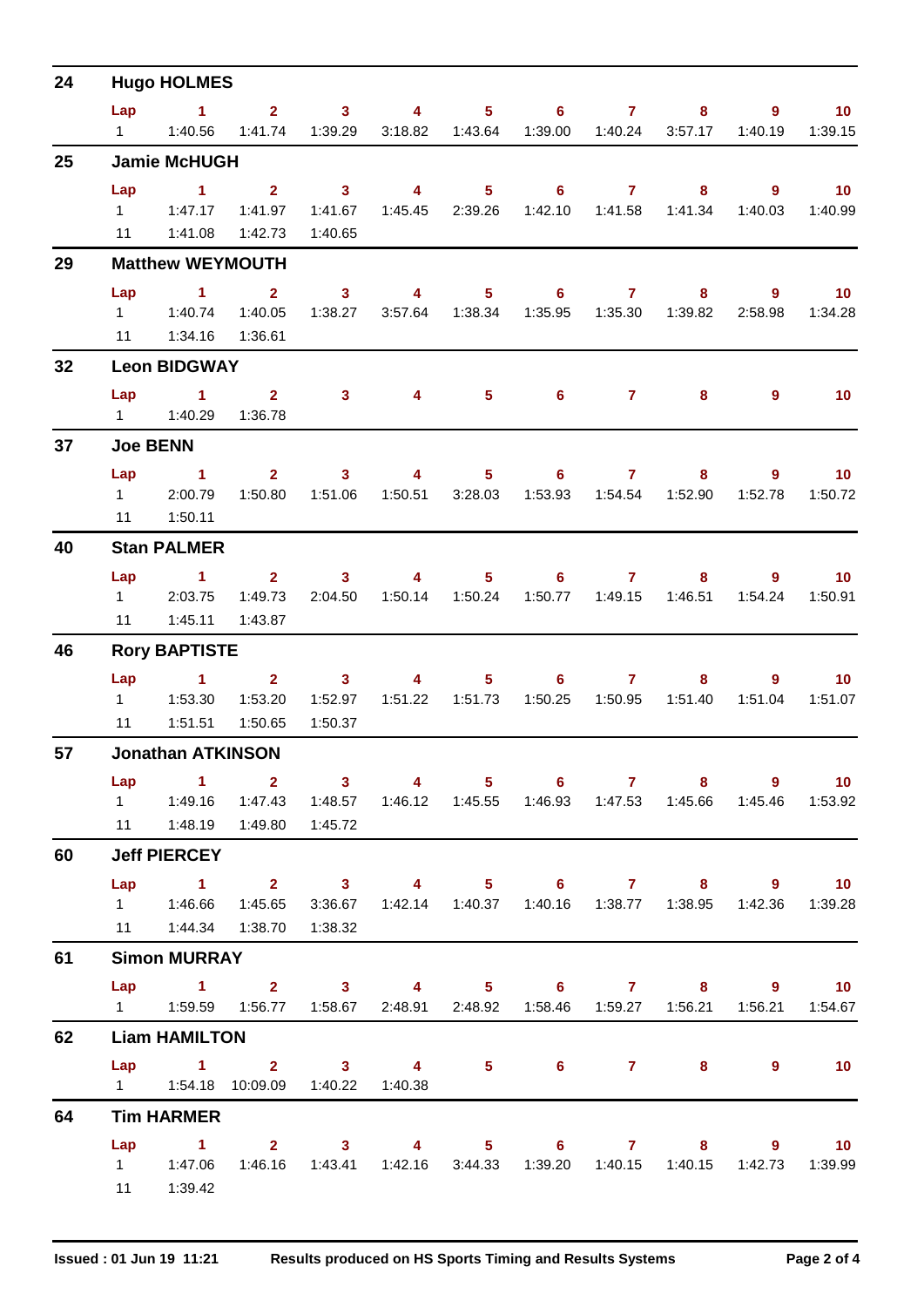| 67  | <b>Bobby TRUNDLEY</b>               |                                                                                                                                                         |                                               |                                               |                                                                                 |                                    |                           |                         |                                |                        |                            |  |  |  |
|-----|-------------------------------------|---------------------------------------------------------------------------------------------------------------------------------------------------------|-----------------------------------------------|-----------------------------------------------|---------------------------------------------------------------------------------|------------------------------------|---------------------------|-------------------------|--------------------------------|------------------------|----------------------------|--|--|--|
|     | Lap<br>$1 \quad \blacksquare$<br>11 | $\blacktriangleleft$<br>1:53.47                                                                                                                         | $\overline{2}$<br>1:48.45<br>1:47.87  1:48.01 | 3 <sup>1</sup><br>1:48.74                     | $\overline{4}$                                                                  | $5 -$                              | $6 -$<br>1:47.93          | $\mathbf{7}$<br>1:49.53 | 8<br>3:35.08                   | 9<br>1:49.54           | 10 <sub>1</sub><br>1:49.44 |  |  |  |
| 68  |                                     | <b>Richard NEWTON</b>                                                                                                                                   |                                               |                                               |                                                                                 |                                    |                           |                         |                                |                        |                            |  |  |  |
|     | Lap                                 | $\mathbf{1}$                                                                                                                                            | $\overline{2}$<br>1:57.98                     | 3 <sup>7</sup><br>1:56.46                     | $\overline{4}$<br>1:57.32                                                       | 5 <sup>1</sup><br>1:56.52          | $6^{\circ}$               | $\mathbf{7}$            | 8                              | $\overline{9}$         | 10 <sup>°</sup>            |  |  |  |
| 69  |                                     | <b>Wayne ROTHWELL</b>                                                                                                                                   |                                               |                                               |                                                                                 |                                    |                           |                         |                                |                        |                            |  |  |  |
|     | Lap<br>11                           | $\sim$ 1<br>1 1:45.22<br>1:41.10                                                                                                                        | $\overline{2}$<br>1:40.09<br>1:39.54          | $\overline{\mathbf{3}}$<br>1:38.65<br>1:37.09 | $\overline{\mathbf{4}}$                                                         | 5 <sup>1</sup><br>1:46.06  1:40.91 | 6 <sup>1</sup><br>1:41.10 | $\mathbf{7}$<br>1:38.95 | 8<br>1:38.17                   | $9^{\circ}$<br>1:38.01 | 10 <sup>°</sup><br>1:38.10 |  |  |  |
| 71  |                                     | <b>Pip HAMMOND</b>                                                                                                                                      |                                               |                                               |                                                                                 |                                    |                           |                         |                                |                        |                            |  |  |  |
|     | Lap<br>$1 \quad$<br>11              | $\sim$ 1<br>1:43.57<br>1:52.13                                                                                                                          | $2^{\circ}$<br>1:47.47<br>1:49.21             | $\overline{\mathbf{3}}$<br>1:43.22            | $\overline{4}$                                                                  | 5 <sub>1</sub><br>2:53.53 1:49.77  | $6^{\circ}$<br>1:48.00    | $\mathbf{7}$<br>1:48.60 | 8<br>1:46.97                   | 9<br>1:46.06           | 10 <sub>1</sub><br>3:08.02 |  |  |  |
| 75  |                                     | <b>Craig EMMERSON</b>                                                                                                                                   |                                               |                                               |                                                                                 |                                    |                           |                         |                                |                        |                            |  |  |  |
|     | Lap<br>$1 \quad \Box$<br>11         | $\sim$ 1.000 $\sim$ 1.000 $\sim$<br>2:03.77<br>1:46.85                                                                                                  | $\overline{2}$<br>2:03.59<br>1:45.97          | 3 <sup>7</sup><br>1:58.66                     | $\overline{4}$                                                                  | 5 <sub>1</sub><br>1:48.08  1:47.78 | $6 -$<br>1:46.03          | $\mathbf{7}$            | 8                              | $9^{\circ}$<br>1:51.23 | 10 <sup>°</sup><br>1:45.24 |  |  |  |
| 83  |                                     | <b>Ben SALMON</b>                                                                                                                                       |                                               |                                               |                                                                                 |                                    |                           |                         |                                |                        |                            |  |  |  |
|     | Lap<br>$1 \quad$<br>11              | $\sim$ 1<br>1:40.17<br>1:36.76                                                                                                                          | 2 <sup>7</sup><br>1:38.37                     | 3 <sup>7</sup><br>4:53.84                     | $\overline{4}$                                                                  | 5 <sub>1</sub><br>1:53.69  1:42.84 | 6 <sup>1</sup>            | $\overline{7}$          | 8<br>1:41.11  1:40.53  1:38.65 | 9<br>3:04.67           | 10 <sub>1</sub><br>1:36.65 |  |  |  |
| 101 |                                     | <b>Oliver CREASE</b>                                                                                                                                    |                                               |                                               |                                                                                 |                                    |                           |                         |                                |                        |                            |  |  |  |
|     | Lap<br>$1 \quad$<br>11              | $\sim$ $\sim$ 1<br>1:37.92<br>1:43.36                                                                                                                   | 1:43.43<br>1:38.92                            | $2 \t 3$<br>1:36.67<br>1:38.07                | 4                                                                               | 5 <sup>1</sup><br>2:49.61  1:43.44 | $6^{\circ}$<br>1:42.35    | $\mathbf{7}$<br>1:40.80 | 8<br>1:41.12                   | 9<br>1:42.27           | 10 <sup>°</sup><br>1:47.38 |  |  |  |
| 116 |                                     | <b>Alan O'NEILL</b>                                                                                                                                     |                                               |                                               |                                                                                 |                                    |                           |                         |                                |                        |                            |  |  |  |
|     | Lap                                 | 1 2 3 4 5 6 7 8 9 10<br>1    1:57.95    1:55.14    1:55.66    1:54.00    1:53.46    1:54.70    3:54.33    1:54.71    1:55.50    1:52.52<br>11   1:52.35 |                                               |                                               |                                                                                 |                                    |                           |                         |                                |                        |                            |  |  |  |
| 122 |                                     | <b>Mark INMAN</b>                                                                                                                                       |                                               |                                               |                                                                                 |                                    |                           |                         |                                |                        |                            |  |  |  |
|     |                                     | Lap 1 2 3 4 5 6 7 8 9 10<br>11  1:37.52  1:40.33  1:33.34  1:33.61  1:44.48                                                                             |                                               |                                               | 1:39.71  1:35.67  1:33.38  1:33.56  1:39.56  1:34.18  1:35.57  1:42.40  1:37.03 |                                    |                           |                         |                                |                        |                            |  |  |  |
| 125 |                                     | <b>Darren BALL</b>                                                                                                                                      |                                               |                                               |                                                                                 |                                    |                           |                         |                                |                        |                            |  |  |  |
|     |                                     | Lap 1 2 3 4 5 6 7 8 9 10<br>1   1:38.97   1:40.43   1:37.81   1:33.65   2:50.58   1:39.23   1:37.76   1:34.37   1:33.54                                 |                                               |                                               |                                                                                 |                                    |                           |                         |                                |                        |                            |  |  |  |
| 129 |                                     | <b>Stephen CUNNIFFE</b>                                                                                                                                 |                                               |                                               |                                                                                 |                                    |                           |                         |                                |                        |                            |  |  |  |
|     |                                     | Lap 1 2 3 4 5 6 7 8 9 10<br>1 5:16.59  1:44.59  1:41.31  1:39.70  1:40.24  1:39.28  1:39.51  1:38.27                                                    |                                               |                                               |                                                                                 |                                    |                           |                         |                                | 1:39.26                | 1:39.78                    |  |  |  |
| 130 |                                     | <b>Joshua LEAK</b>                                                                                                                                      |                                               |                                               |                                                                                 |                                    |                           |                         |                                |                        |                            |  |  |  |
|     |                                     | Lap 1 2 3 4 5 6 7 8<br>1   1:54.70   1:50.28   1:47.73                                                                                                  |                                               |                                               |                                                                                 |                                    |                           |                         |                                | $9^{\circ}$            | $\overline{10}$            |  |  |  |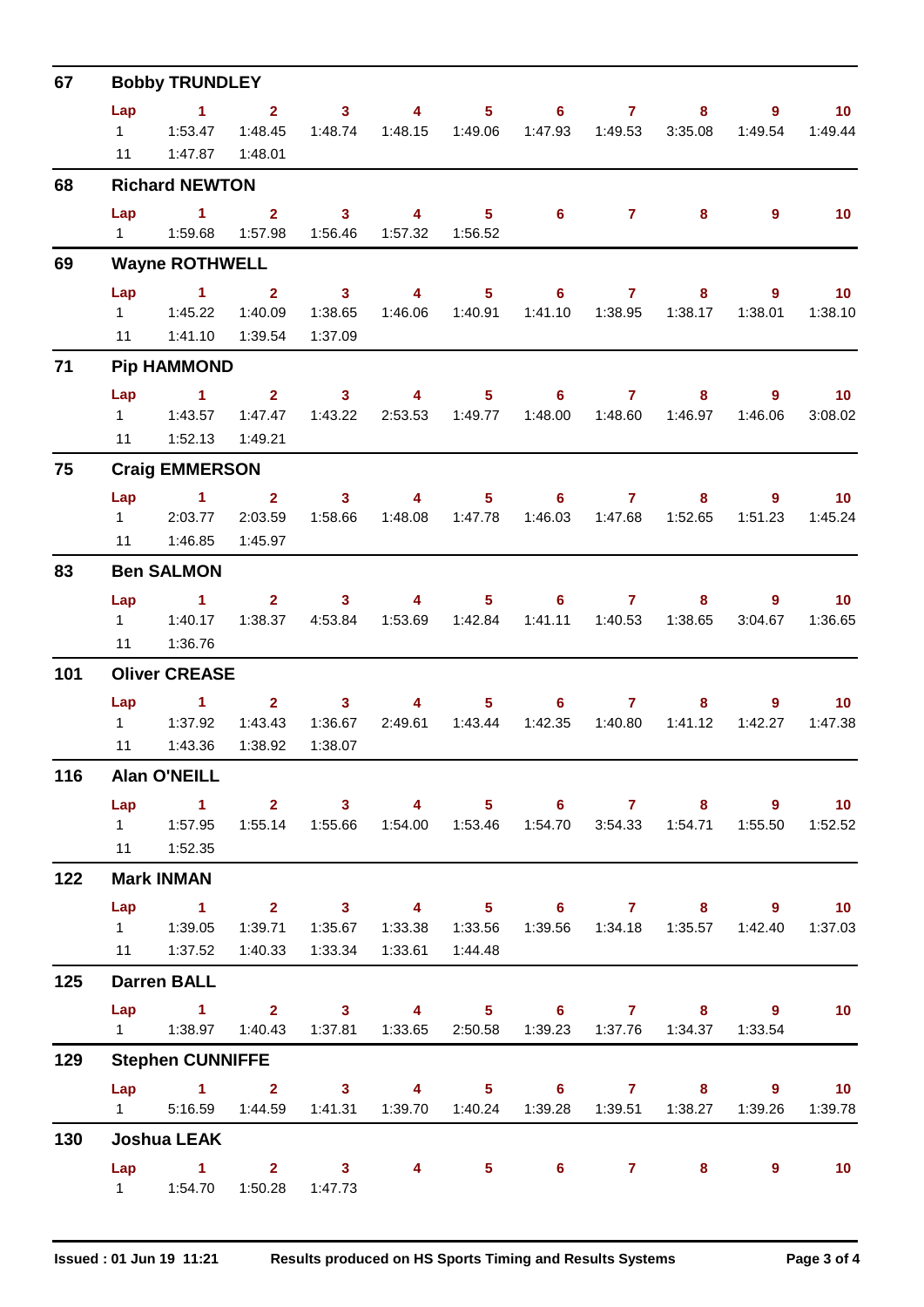| 172 | <b>Christopher HEATHCOTE</b> |                         |                                      |                                    |              |              |              |                           |              |              |                            |  |  |  |  |
|-----|------------------------------|-------------------------|--------------------------------------|------------------------------------|--------------|--------------|--------------|---------------------------|--------------|--------------|----------------------------|--|--|--|--|
|     | Lap<br>$\mathbf{1}$          | 1<br>1:53.64            | $\overline{2}$<br>1:47.33            | $\mathbf{3}$<br>1:47.11            | 4<br>1:44.41 | 5<br>1:42.25 | 6<br>1:42.96 | $\overline{7}$<br>1:42.25 | 8<br>1:45.40 | 9<br>1:43.86 | 10<br>1:43.67              |  |  |  |  |
| 177 |                              | lan ANDERSON            |                                      |                                    |              |              |              |                           |              |              |                            |  |  |  |  |
|     | Lap<br>$\mathbf{1}$<br>11    | 1<br>1:50.18<br>1:41.48 | $\overline{2}$<br>1:48.93<br>1:43.09 | 3<br>1:45.64                       | 4<br>1:45.53 | 5<br>1:42.56 | 6<br>1:45.69 | $\overline{7}$<br>3:04.45 | 8<br>1:49.30 | 9<br>1:43.75 | 10<br>1:41.89              |  |  |  |  |
| 178 |                              | <b>Pete SEELY</b>       |                                      |                                    |              |              |              |                           |              |              |                            |  |  |  |  |
|     | Lap<br>$\mathbf{1}$<br>11    | 1<br>1:54.12<br>1:42.85 | $\overline{2}$<br>1:48.55<br>1:58.99 | 3<br>1:45.29                       | 4<br>1:54.98 | 5<br>1:46.39 | 6<br>3:30.48 | 7<br>1:52.42              | 8<br>1:43.55 | 9<br>1:50.25 | 10 <sup>°</sup><br>1:44.05 |  |  |  |  |
| 231 |                              | <b>John COCKBURN</b>    |                                      |                                    |              |              |              |                           |              |              |                            |  |  |  |  |
|     | Lap<br>$\mathbf{1}$<br>11    | 1<br>1:52.35<br>1:49.35 | $\overline{2}$<br>1:51.64<br>1:49.02 | $\overline{\mathbf{3}}$<br>1:50.91 | 4<br>1:49.36 | 5<br>3:02.29 | 6<br>1:49.25 | 7<br>1:50.60              | 8<br>1:49.91 | 9<br>1:49.66 | 10 <sup>°</sup><br>1:51.05 |  |  |  |  |
| 316 |                              | <b>Ivor MAIRS</b>       |                                      |                                    |              |              |              |                           |              |              |                            |  |  |  |  |
|     | Lap<br>$\mathbf{1}$<br>11    | 1<br>1:49.04<br>1:41.77 | $\overline{2}$<br>1:48.20<br>1:43.00 | 3<br>1:45.47                       | 4<br>1:47.65 | 5<br>1:46.30 | 6<br>3:40.53 | 7<br>1:48.05              | 8<br>1:47.84 | 9<br>1:43.61 | 10 <sup>°</sup><br>1:41.88 |  |  |  |  |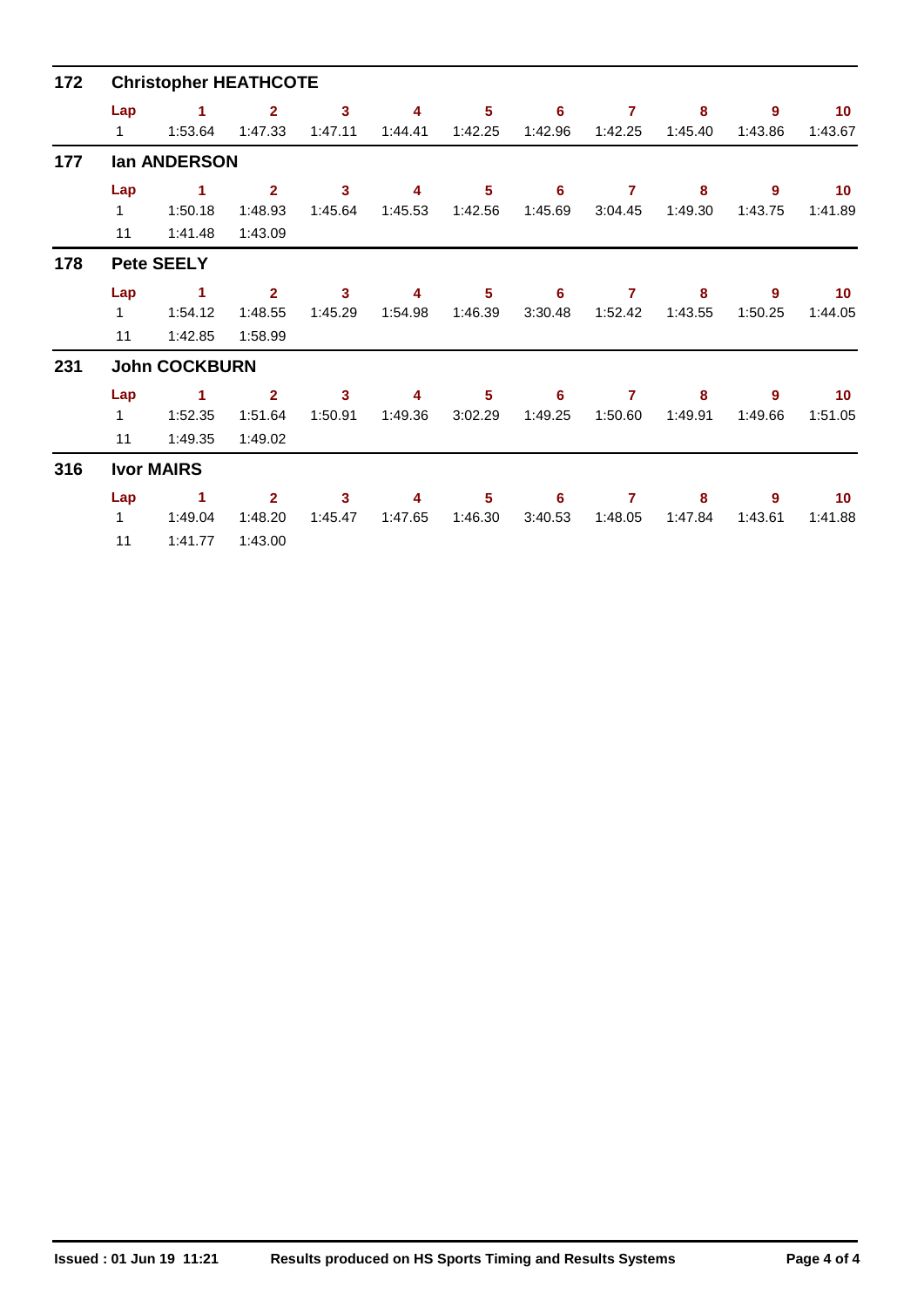**Tegiwa Roadsports Series featuring GAZ Shocks 116 Trophy Race 4**

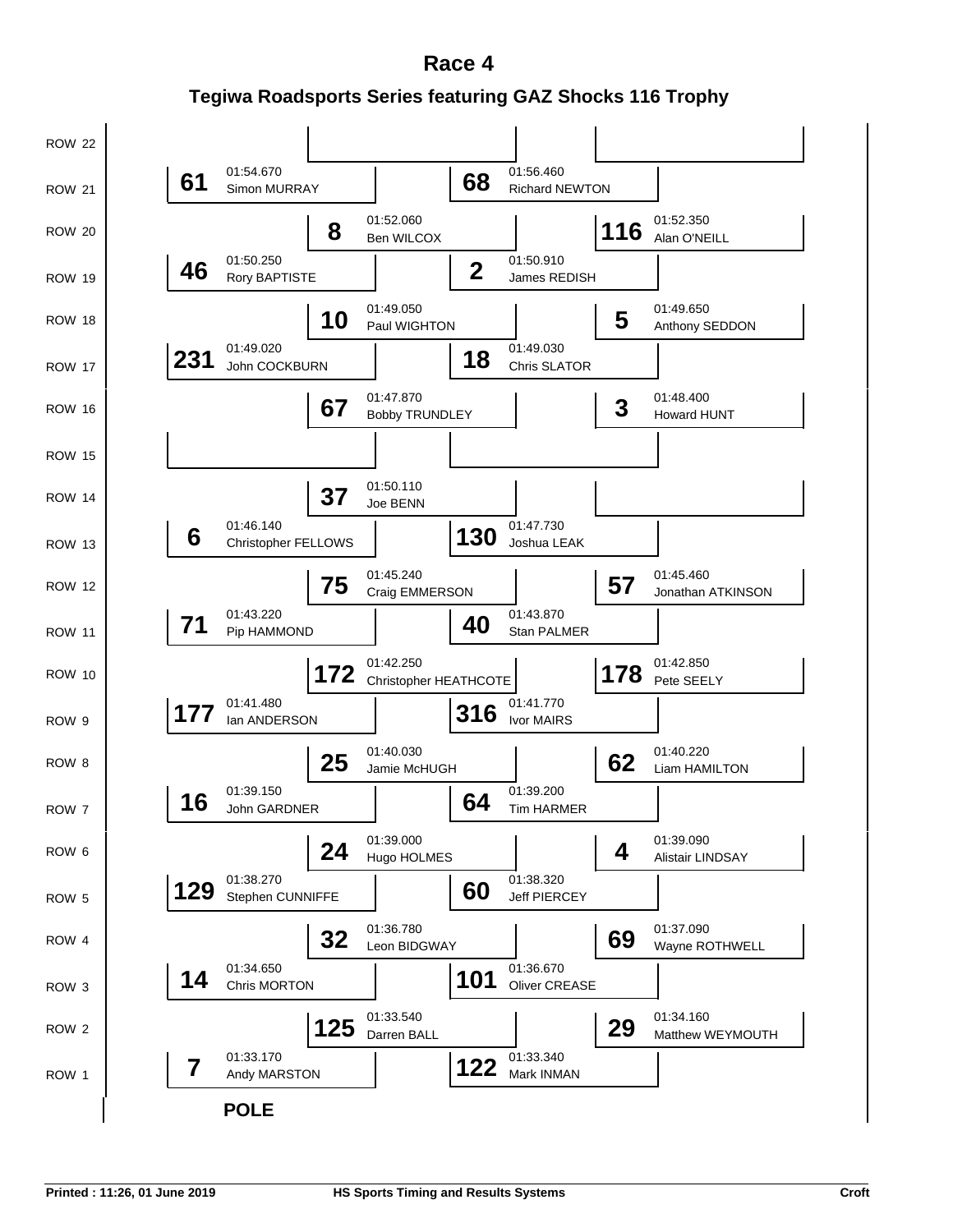

**Provisional Results - Race 4**

### **Tegiwa Roadsports Series featuring GAZ Shocks 116 Trophy**

| <b>PI</b> | No           | <b>CI</b> | <b>Name</b>                                          | Car                       | Laps | <b>Time</b> |         | Behind MPH Best Lap on MPH |    |       |
|-----------|--------------|-----------|------------------------------------------------------|---------------------------|------|-------------|---------|----------------------------|----|-------|
| 1         | 29           | A         | <b>Matthew WEYMOUTH</b>                              | <b>BMW E36 M3</b>         | 25   | 46:09.01    |         | 68.26 1:38.20              | 22 | 76.99 |
| 2         | 7            | A         | <b>Andy MARSTON</b>                                  | <b>BMW M4</b>             | 25   | 46:21.25    | 12.24   | 67.96 1:37.48              | 24 | 77.55 |
| 3         | 24           | в         | <b>Hugo HOLMES</b>                                   | <b>Porsche Boxster</b>    | 25   | 46:43.15    | 34.14   | 67.42 1:42.16              | 10 | 74.00 |
| 4         | 69           | в         | <b>Wayne ROTHWELL</b>                                | <b>Porsche Cavman</b>     | 25   | 47:13.96    | 1:04.95 | 66.69 1:43.34              | 9  | 73.16 |
| 5         | 62           | в         | <b>Liam HAMILTON</b>                                 | <b>Vauxhall Astra VXR</b> | 25   | 47:19.76    | 1:10.75 | 66.55 1:43.79              | 17 | 72.84 |
| 6         | 125          | A         | <b>Darren BALL</b>                                   | <b>BMW E92 M3</b>         | 25   | 47:26.25    | 1:17.24 | 66.40 1:36.23              | 22 | 78.56 |
| 7         | 101          | в         | <b>Oliver CREASE/Simon MIDDLETON</b>                 | Lotus Exige 190           | 25   | 47:32.83    | 1:23.82 | 66.25 1:43.15              | 25 | 73.29 |
| 8         | 25           | C         | <b>Jamie McHUGH</b>                                  | Porsche 944S2             | 25   | 47:44.75    | 1:35.74 | 65.97 1:43.45              | 24 | 73.08 |
| 9         | 172          | C         | <b>Christopher HEATHCOTE</b>                         | <b>Renault Clio 172</b>   | 25   | 47:50.84    | 1:41.83 | 65.83 1:43.56              | 24 | 73.00 |
| 10        | 129          | B         | <b>Stephen CUNNIFFE</b>                              | <b>Honda Civic Type-R</b> | 25   | 47:51.71    | 1:42.70 | 65.81 1:41.29              | 22 | 74.64 |
| 11        | 316          | C         | <b>Ivor MAIRS/Andrew WATERS</b>                      | <b>BMW 330</b>            | 25   | 48:09.87    | 2:00.86 | 65.40 1:42.71              | 22 | 73.61 |
| 12        | 178          | D         | <b>Pete SEELY</b>                                    | <b>Tovota MR2</b>         | 24   | 46:18.44    | 1 Lap   | 65.30 1:44.23              | 24 | 72.53 |
| 13        | 71           | D         | <b>Pip HAMMOND/Alex HALL</b>                         | <b>Vauxhall Corsa GTE</b> | 24   | 46:19.56    | 1 Lap   | 65.28 1:43.31              | 24 | 73.18 |
| 14        | 60           | C         | <b>Jeff PIERCEY/Lee PIERCEY</b>                      | <b>BMW 328i</b>           | 24   | 46:27.02    | 1 Lap   | 65.10 1:45.46              | 9  | 71.69 |
| 15        | 16           | B         | <b>John GARDNER/Paul HUXLEY</b>                      | <b>Volkswagen Golf</b>    | 24   | 46:34.28    | 1 Lap   | 64.93 1:43.78              | 21 | 72.85 |
| 16        | 64           | C         | <b>Tim HARMER/Josh HARMER</b>                        | Ginetta G40               | 24   | 47:18.65    | 1 Lap   | 63.92 1:47.19              | 24 | 70.53 |
| 17        | 177          | C         | lan ANDERSON/Amanda BLACK                            | Ginetta G40 GTS           | 24   | 47:25.90    | 1 Lap   | 63.75 1:44.07              | 23 | 72.64 |
| 18        | 40           | в         | <b>Stan PALMER</b>                                   | <b>Honda Civic Type-R</b> | 24   | 47:29.41    | 1 Lap   | 63.68 1:46.10              | 17 | 71.25 |
| 19        | 67           | 116       | <b>Bobby TRUNDLEY</b>                                | <b>BMW 116i</b>           | 24   | 47:36.75    | 1 Lap   | 63.51 1:49.25              | 23 | 69.20 |
| 20        | 75           | C         | <b>Craig EMMERSON</b>                                | <b>BMW 330ci</b>          | 24   | 47:45.43    | 1 Lap   | 63.32 1:48.81              | 24 | 69.48 |
| 21        | 3            | 116       | <b>Howard HUNT/Ethan ROGERS</b>                      | <b>BMW 116i</b>           | 24   | 47:58.14    | 1 Lap   | 63.04 1:50.27              | 22 | 68.56 |
| 22        | 10           | 116       | <b>Paul WIGHTON/Lewis WIGHTON-</b><br><b>TURNER</b>  | <b>BMW 116i</b>           | 24   | 48:15.97    | 1 Lap   | 62.65 1:49.53              | 23 | 69.02 |
| 23        | 57           | D         | <b>Jonathan ATKINSON</b>                             | <b>BMW Compact</b>        | 23   | 46:15.03    | 2 Lans  | 62.66 1:48.05              | 21 | 69.97 |
| 24        | 5            | 116       | Anthony SEDDON/Alan CORFIELD                         | <b>BMW 116i</b>           | 23   | 46:18.72    | 2 Laps  | 62.58 1:50.14              | 23 | 68.64 |
| 25        | 8            | 116       | <b>Ben WILCOX</b>                                    | <b>BMW 116i</b>           | 23   | 47:09.68    | 2 Laps  | 61.45 1:53.07              | 21 | 66.86 |
| 26        | $\mathbf{2}$ | 116       | James REDISH/Jeremy WOODGATE                         | <b>BMW 116i</b>           | 23   | 47:14.47    | 2 Laps  | 61.34 1:53.40              | 21 | 66.67 |
| 27        | 46           | 116       | <b>Rory BAPTISTE</b>                                 | <b>BMW 116i</b>           | 23   | 47:15.62    | 2 Laps  | 61.32 1:54.06              | 21 | 66.28 |
| 28        | 37           | D         | <b>Joe BENN/Ben MORGAN</b>                           | <b>Ford Fiesta</b>        | 23   | 47:28.97    | 2 Laps  | 61.03 1:52.89              | 22 | 66.97 |
| 29        | 18           | 116       | <b>Chris SLATOR</b>                                  | <b>BMW 116i</b>           | 23   | 47:37.63    | 2 Laps  | 60.85 1:50.59              | 22 | 68.36 |
| 30        | 116          | 116       | Alan O'NEILL/Christopher JACKSON                     | <b>BMW 116i</b>           | 23   | 47:50.49    | 2 Laps  | 60.58 1:52.49              | 23 | 67.21 |
| 31        | 68           | 116       | <b>Richard NEWTON</b>                                | <b>BMW 116i</b>           | 22   | 46:27.10    | 3 Laps  | 59.67 1:56.30              | 20 | 65.00 |
| 32        | 14           | B         | <b>Chris MORTON</b>                                  | <b>Vauxhall Corsa</b>     | 18   | 46:37.10    | 7 Laps  | 48.65 1:35.78              | 17 | 78.93 |
| 33        | 6            | C         | <b>Christopher FELLOWS/Russell</b><br><b>DOUGLAS</b> | Ginetta G27               | 17   | 47:32.30    | 8 Laps  | 45.06 1:51.26              | 14 | 67.95 |

**Weather / Track:** 

| <b>Start Time: 14:43</b> | Croft         | 01 Jun 19 15:36                          |
|--------------------------|---------------|------------------------------------------|
| <b>Clerk of Course:</b>  | Time Issued . | <b>IChief Timekeeper : Terry Stevens</b> |

**THESE RESULTS REMAIN PROVISIONAL FOR A MINIMUM OF 30 MINUTES FROM THE TIME OF ISSUE AND UNTIL ALL JUDICIAL AND TECHNICAL MATTERS HAVE BEEN SETTLED.**



FEE



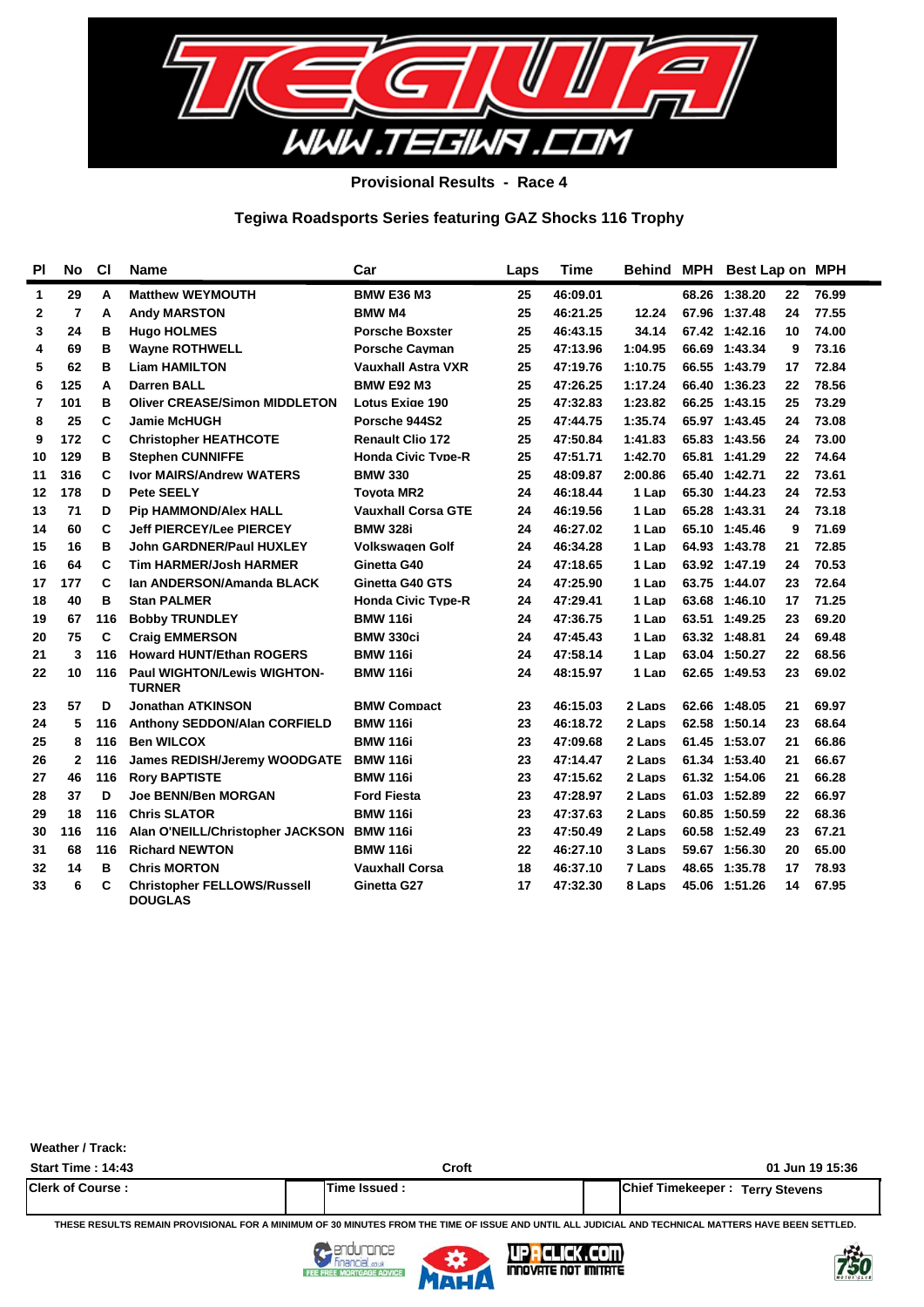| ΡI | <b>No</b>             | <b>CI</b> | <b>Name</b>                                                       | Car                       | Laps | Time     |            | Behind MPH Best Lap on MPH    |           |
|----|-----------------------|-----------|-------------------------------------------------------------------|---------------------------|------|----------|------------|-------------------------------|-----------|
|    | <b>Not-Classified</b> |           |                                                                   |                           |      |          |            |                               |           |
|    | 231                   | 116       | <b>John COCKBURN</b>                                              | <b>BMW 116i</b>           | 8    | 16:42.10 | <b>DNF</b> | 60.35 1:52.75<br>7.           | 67.05     |
|    | 4                     | B         | Alistair LINDSAY/Mark LLOYD-<br><b>JONES</b>                      | <b>Honda Civic Type-R</b> | 5    | 10:44.78 | <b>DNF</b> | 58.62 1:50.12<br>$\mathbf{2}$ | 68.65     |
|    | 61                    | 116       | Simon MURRAY/Darren<br><b>MILLWARD / NO</b><br><b>TRANSPONDER</b> | <b>BMW 116i</b>           | 1    | 2:17.86  | <b>DNF</b> | 54.84 2:17.86<br>$\mathbf 1$  | 54.84     |
|    | <b>Non-Starters</b>   |           |                                                                   |                           |      |          |            |                               |           |
|    | 122                   | A         | <b>Mark INMAN</b>                                                 | Vauxhall VX220            |      |          |            |                               |           |
|    | 130                   | в         | Joshua LEAK/Luca DIELLA                                           | <b>Honda Civic Type-R</b> |      |          |            |                               |           |
|    | 32                    | A         | <b>Leon BIDGWAY</b>                                               | <b>Lotus Exige</b>        |      |          |            |                               |           |
|    | <b>Fastest Lap</b>    |           |                                                                   |                           |      |          |            |                               |           |
|    | 14                    | B         | <b>Chris MORTON</b>                                               | <b>Vauxhall Corsa</b>     |      |          |            | 1:35.78<br>17                 | 78.93 Rec |
|    | 125                   | A         | <b>Darren BALL</b>                                                | <b>BMW E92 M3</b>         |      |          |            | 1:36.23<br>22                 | 78.56 Rec |
|    | 316                   | C         | <b>Ivor MAIRS/Andrew WATERS</b>                                   | <b>BMW 330</b>            |      |          |            | 1:42.71<br>22                 | 73.61 Rec |
|    | 71                    | D         | <b>Pip HAMMOND/Alex HALL</b>                                      | <b>Vauxhall Corsa GTE</b> |      |          |            | 1:43.31<br>24                 | 73.18 Rec |
|    | 67                    | 116       | <b>Bobby TRUNDLEY</b>                                             | <b>BMW 116i</b>           |      |          |            | 1:49.25<br>23                 | 69.20     |

No 25 - 30 second penalty - stopping outside pit window

**Weather / Track:** 

**Start Time : 14:43 Croft 01 Jun 19 15:36 Clerk of Course : Time Issued : Chief Timekeeper : Terry Stevens**

**THESE RESULTS REMAIN PROVISIONAL FOR A MINIMUM OF 30 MINUTES FROM THE TIME OF ISSUE AND UNTIL ALL JUDICIAL AND TECHNICAL MATTERS HAVE BEEN SETTLED.**



FEE FREE



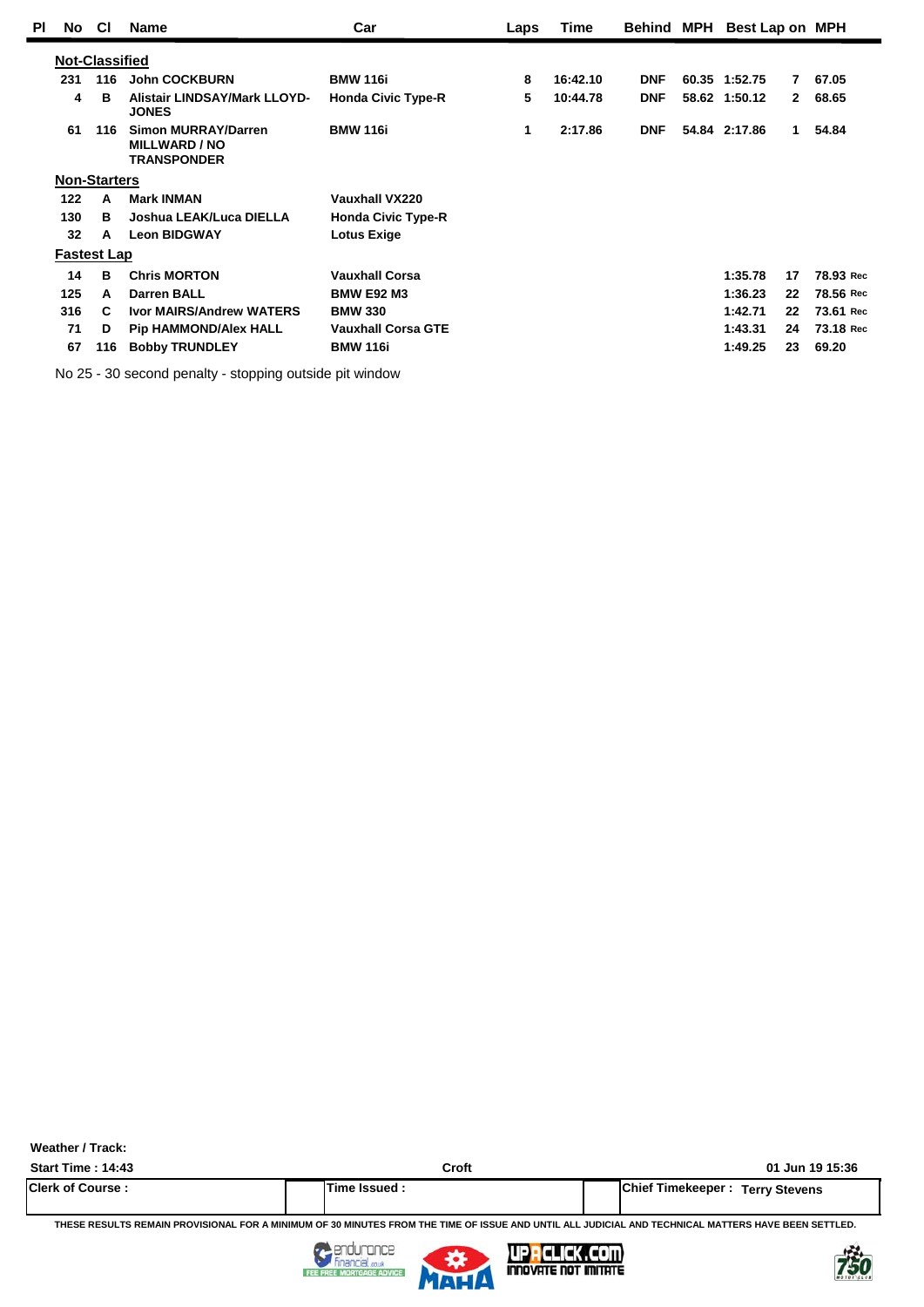# Lap Chart Tegiwa Roadsports Series featuring GAZ Shocks 116 Trophy - Race 4

|     | Lap 1       |              | Lap 2       |             | Lap 3       |     | Lap 4       |    | Lap <sub>5</sub> |    | Lap <sub>6</sub> |    | Lap 7         |    | Lap 8          |    | Lap 9          |    | Lap <sub>10</sub> |
|-----|-------------|--------------|-------------|-------------|-------------|-----|-------------|----|------------------|----|------------------|----|---------------|----|----------------|----|----------------|----|-------------------|
| No. | Time        | No           | Time        | No          | Time        | No  | Time        | No | Time             | No | Time             | No | Time          | No | Time           | No | Time           | No | Time              |
|     | 7 1:48.86   |              | 7 3:33.72   | $7^{\circ}$ | 5:17.88     | 7   | 7:56.50     |    | 7 10:35.21       |    | 7 12:19.25       |    | 7 14:02.75    |    | 7 15:46.63     |    | 7 17:30.86     |    | 29 19:14.69       |
|     | 29 1:50.61  | 29           | 3:34.16     | 29          | 5:18.17     | 29  | 7:58.29     |    | 29 10:35.75      |    | 29 12:19.39      |    | 125 14:06.84  |    | 125 15:49.43   |    | 125 17:31.73   |    | 7 19:14.74        |
|     | 69 1:52.21  |              | 69 3:36.16  |             | 69 5:21.08  | 69  | 8:00.62     |    | 69 10:37.07      |    | 69 12:21.33      |    | 69 14:07.85   |    | 69 15:51.49    |    | 69 17:34.83    |    | 60 19:28.18       |
|     | 60 1:53.66  |              | 24 3:37.01  |             | 24 5:21.62  | 24  | 8:01.81     |    | 24 10:37.94      |    | 24 12:22.15      |    | 24 14:08.92   |    | 24 15:51.94    |    | 29 17:35.10    |    | 62 19:32.66       |
|     | 24 1:53.85  |              | 60 3:39.35  |             | 60 5:25.70  | 60  | 8:03.86     |    | 60 10:38.63      |    | 125 12:22.56     |    | 60 14:10.43   |    | 29 15:55.63    |    | 60 17:42.17    |    | 101 19:37.06      |
|     | 101 1:58.54 |              | 125 3:45.12 |             | 125 5:29.08 | 125 | 8:04.58     |    | 125 10:39.08     |    | 60 12:24.56      |    | 29 14:15.08   |    | 60 15:56.71    |    | 62 17:47.77    |    | 25 19:38.42       |
|     | 62 1:59.99  |              | 62 3:49.06  |             | 62 5:37.81  | 62  | 8:05.64     |    | 62 10:39.82      |    | 62 12:26.56      |    | 62 14:15.23   |    | 62 16:02.09    |    | 101 17:51.35   |    | 316 19:38.98      |
|     | 125 2:01.81 |              | 101 3:50.26 |             | 101 5:39.90 | 101 | 8:06.89     |    | 101 10:41.13     |    | 101 12:29.51     |    | 101 14:17.17  |    | 101 16:04.31   |    | 25 17:52.14    |    | 172 19:54.13      |
|     | 4 2:02.20   | 4            | 3:52.32     | 25          | 5:40.61     | 25  | 8:07.93     |    | 25 10:42.29      |    | 25 12:29.85      |    | 25 14:17.78   |    | 25 16:04.79    |    | 316 17:53.16   |    | 18 19:57.33 *1    |
|     | 25 2:02.74  |              | 25 3:52.73  |             | 316 5:41.12 |     | 316 8:08.55 |    | 316 10:43.08     |    | 316 12:30.84     |    | 316 14:18.35  |    | 316 16:05.49   |    | 18 18:04.44 *1 |    | 64 19:57.65       |
|     | 316 2:03.13 |              | 316 3:53.05 | 4           | 5:43.41     | 4   | 8:09.83     |    | 4 10:44.78       |    | 129 12:35.27     |    | 129 14:22.79  |    | 129 16:09.65   |    | 172 18:05.49   |    | 178 19:59.43      |
|     | 64 2:04.33  |              | 64 3:54.00  | 64          | 5:44.96     | 64  | 8:10.64     |    | 64 10:46.84      |    | 64 12:36.42      |    | 172 14:29.57  |    | 172 16:17.80   |    | 64 18:09.07    |    | 71 19:59.47       |
|     | 172 2:06.92 |              | 172 3:59.09 |             | 129 5:50.29 |     | 129 8:11.53 |    | 129 10:48.07     |    | 172 12:38.84     |    | 64 14:30.65   |    | 64 16:20.07    |    | 71 18:10.47    |    | 16 20:03.67       |
|     | 178 2:08.58 |              | 178 4:00.79 |             | 172 5:50.77 |     | 172 8:12.29 |    | 172 10:48.89     |    | 71 12:43.09      |    | 71 14:32.62   |    | 71 16:21.56    |    | 178 18:10.87   |    | 129 20:03.89 *1   |
|     | 129 2:09.83 |              | 129 4:00.80 |             | 178 5:52.90 |     | 178 8:13.45 |    | 178 10:51.94     |    | 178 12:44.39     |    | 178 14:34.63  |    | 178 16:22.79   |    | 16 18:14.69    |    | 40 20:05.49       |
|     | 16 2:10.59  |              | 71 4:03.66  | 71          | 5:54.34     | 71  | 8:14.04     |    | 71 10:51.97      |    | 16 12:46.00      |    | 16 14:35.95   |    | 16 16:25.37    |    | 40 18:16.06    |    | 177 20:09.23      |
|     | 71 2:11.17  |              | 16 4:04.89  |             | 16 5:56.71  | 16  | 8:15.27     |    | 16 10:52.97      |    | 40 12:47.35      |    | 40 14:38.16   |    | 40 16:26.85    |    | 177 18:18.80   |    | 75 20:14.44       |
|     | 40 2:12.41  |              | 40 4:05.97  | 40          | 5:58.24     | 40  | 8:16.28     |    | 40 10:54.19      |    | 177 12:48.88     |    | 177 14:39.73  |    | 177 16:29.13   |    | 46 18:19.39 *1 |    | 46 20:15.52 *1    |
|     | 57 2:13.46  |              | 57 4:08.00  | 57          | 6:00.93     | 57  | 8:17.91     |    | 57 10:55.49      |    | 75 12:49.96      |    | 75 14:40.81   |    | 75 16:31.48    |    | 75 18:22.59    |    | 57 20:15.54       |
|     | 177 2:14.10 |              | 177 4:08.88 |             | 177 6:02.34 |     | 177 8:18.85 |    | 177 10:55.73     |    | 57 12:50.12      |    | 57 14:42.24   |    | 57 16:33.09    |    | 57 18:24.22    |    | 67 20:18.63       |
|     | 3 2:15.78   |              | 3 4:11.09   | 75          | 6:05.35     | 75  | 8:19.86     |    | 75 10:56.87      |    | 3 12:52.62       |    | 67 14:44.48   |    | 67 16:36.19    |    | 67 18:27.38    |    | 3 20:22.22        |
|     | 18 2:16.25  |              | 18 4:12.68  | 3           | 6:05.78     | 3   | 8:21.60     |    | 3 10:58.86       |    | 67 12:52.96      |    | 6 14:44.69 *6 | 3  | 16:37.94       | 3  | 18:30.11       |    | 10 20:29.67       |
|     | 231 2:17.47 |              | 75 4:12.79  | 67          | 6:07.36     | 67  | 8:22.79     |    | 67 10:59.60      |    | 18 12:54.64      |    | 3 14:45.37    |    | 231 16:42.10   |    | 10 18:36.35    |    | 14 20:32.06 *7    |
|     | 67 2:17.83  |              | 231 4:13.19 | 18          | 6:07.68     | 18  | 8:24.34     |    | 18 11:00.77      |    | 231 12:55.60     |    | 18 14:47.74   |    | 10 16:42.70    | 2  | 18:40.43       |    | 2 20:35.04        |
|     | 61 2:17.86  |              | 67 4:13.22  |             | 231 6:08.23 | 231 | 8:24.70     |    | 231 11:01.63     |    | 10 12:56.93      |    | 231 14:48.35  | 2  | 16:46.17       | 5  | 18:42.26       | 5. | 20:36.04          |
|     | 75 2:18.84  | $\mathbf{2}$ | 4:15.55     | 2           | 6:09.50     | 2   | 8:25.05     |    | 2 11:02.55       |    | 2 12:57.18       |    | 10 14:49.85   | 5  | 16:47.64       | 8  | 18:49.55       |    | 24 20:45.12       |
|     | 2 2:19.09   |              | 10 4:16.07  | 10          | 6:10.08     | 10  | 8:26.46     |    | 10 11:03.23      |    | 5 12:57.87       |    | 2 14:51.74    | 8  | 16:53.57       | 37 | 18:50.23       | 8  | 20:45.56          |
|     | 10 2:20.00  | 5.           | 4:16.93     | 5           | 6:11.36     | 5   | 8:26.76     |    | 5 11:03.83       |    | 46 13:01.55      |    | 5 14:52.83    |    | 37 16:54.45    |    | 14 18:50.75 *7 |    | 37 20:45.60       |
| 5.  | 2:21.32     | 46           | 4:19.38     | 46          | 6:16.48     | 46  | 8:27.45     |    | 46 11:05.30      |    | 8 13:01.72       |    | 8 14:57.63    | 6  | 17:02.46 *6    |    | 24 19:02.96    | 6  | 20:46.02 *7       |
|     | 46 2:21.37  | 8            | 4:20.05     | 8           | 6:17.67     | 8   | 8:29.71     |    | 8 11:06.03       |    | 37 13:02.89      |    | 46 14:57.65   |    | 116 17:03.48   |    | 116 19:04.06   |    | 69 20:49.92       |
|     | 37 2:21.47  |              | 116 4:21.50 | 37          | 6:17.77     | 37  | 8:30.41     |    | 37 11:06.90      |    | 116 13:05.95     |    | 37 14:58.03   |    | 68 17:04.69    |    | 68 19:05.80    |    |                   |
|     | 8 2:22.59   |              | 37 4:21.57  |             | 116 6:21.02 |     | 116 8:31.84 |    | 116 11:08.72     |    | 68 13:07.82      |    | 116 15:05.20  |    | 14 17:05.50 *7 |    |                |    |                   |
|     | 116 2:23.41 |              | 68 4:24.72  |             | 68 6:24.34  | 68  | 8:32.40     |    | 68 11:09.68      |    |                  |    | 68 15:06.36   |    |                |    |                |    |                   |
|     | 68 2:24.04  |              |             |             |             |     |             |    |                  |    |                  |    |               |    |                |    |                |    |                   |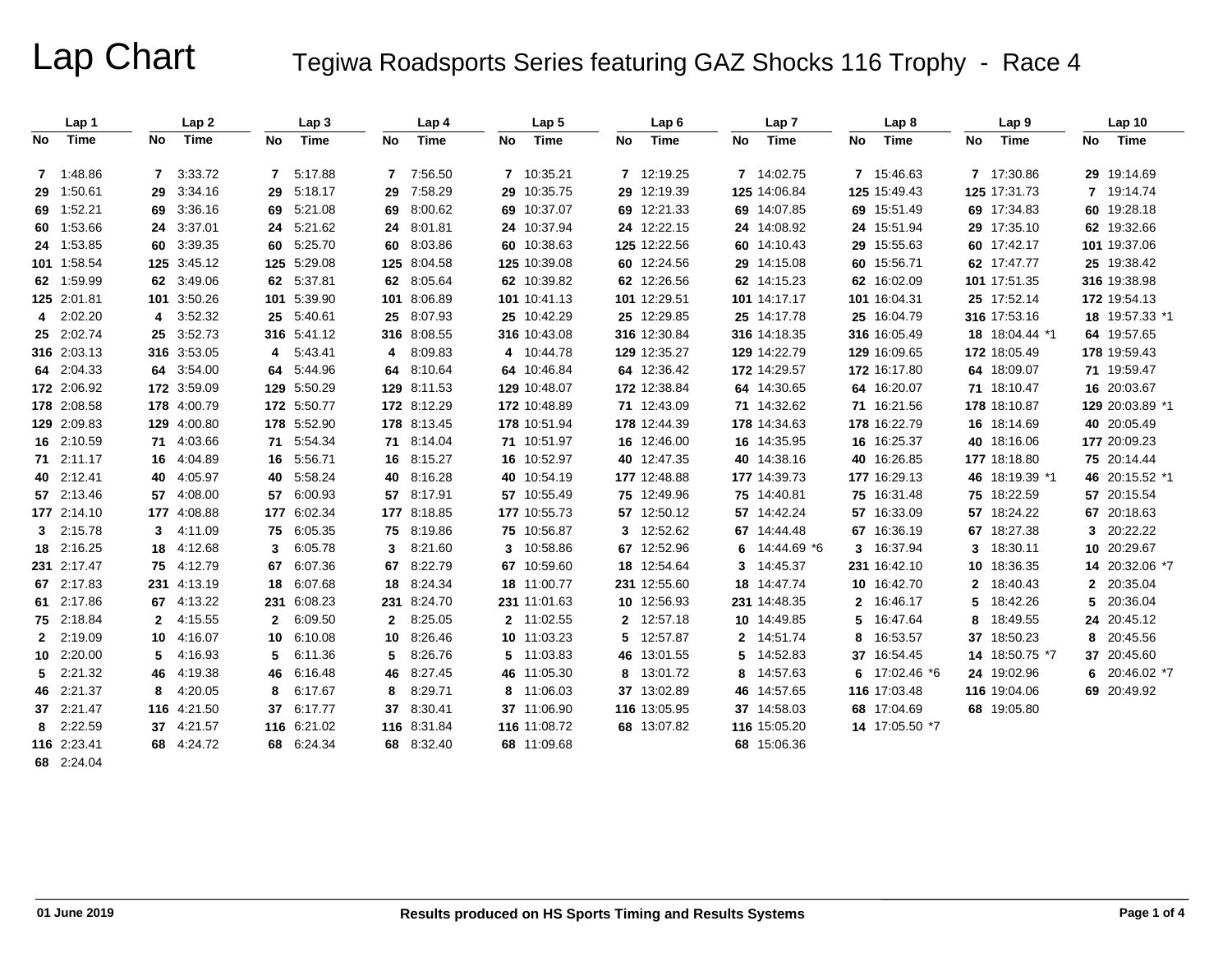# Lap Chart Tegiwa Roadsports Series featuring GAZ Shocks 116 Trophy - Race 4

| Lap 11          | Lap 12          | Lap <sub>13</sub>           | Lap 14<br>Lap 15 |                 | Lap 16          | Lap 17            | Lap 18          | Lap 19          | Lap20           |
|-----------------|-----------------|-----------------------------|------------------|-----------------|-----------------|-------------------|-----------------|-----------------|-----------------|
| No Time         | Time<br>No      | Time<br>No                  | Time<br>No       | Time<br>No      | No<br>Time      | No<br>Time        | Time<br>No      | Time<br>No      | Time<br>No      |
|                 |                 |                             |                  |                 |                 |                   |                 |                 |                 |
| 29 21:00.60     | 29 22:41.07     | 29 24:33.19                 | 25 26:44.38      | 25 28:30.01     | 24 31:09.21     | 29 32:50.32       | 29 34:30.31     | 29 36:09.61     | 29 37:50.80     |
| 116 21:02.16 *1 | 6 $22:50.80*8$  | 37 24:33.22 *2              | 316 26:45.16 *1  | 316 28:35.34 *1 | 29 31:11.23     | 67 32:52.66 *1    | 18 34:32.30 *2  | 6 $36:12.91*8$  | 37 38:01.57 *2  |
| 68 21:05.77 *1  | 60 23:00.78     | 62 24:36.20 *1              | 172 26:45.77 *1  | 172 28:35.63 *1 | 75 31:11.85 *1  | 24 32:52.84       | 24 34:36.29     | 24 36:20.58     | 7 38:04.65      |
| 60 21:14.22     | 7 23:03.48 *1   | 7 24:44.02 *1               | 6 $26:48.28*8$   | 14 28:36.90 *8  | 3 31:14.58 *1   | 75 33:02.13 *1    | 64 34:37.88 *1  | 116 36:22.41 *2 | 24 38:04.75     |
| 62 21:18.09     | 68 23:07.35 *1  | 116 24:45.19 *2             | 18 26:59.31 *2   | 116 28:41.66 *2 | 40 31:17.34 *1  | 3 33:06.02 *1     | 68 34:40.52 *2  | 7 36:23.88      | 6 $38:06.71*8$  |
| 101 21:23.31    | 178 23:08.11 *1 | 60 24:47.46                 | 129 27:05.38 *1  | 68 28:43.73 *2  | 10 31:17.73 *1  | 7 33:06.12        | 67 34:43.49 *1  | 18 36:25.08 *2  | 116 38:17.31 *2 |
| 316 21:24.93    | 101 23:10.74    | 6 $24:51.17*8$              | 16 27:11.63 *1   | 6 $28:43.88*8$  | 177 31:22.81 *1 | 40 33:06.20 *1    | 7 34:44.26      | 64 36:27.47 *1  | 64 38:17.36 *1  |
| 25 21:25.54     | 316 23:11.34    | 178 24:53.93 *1             | 64 27:14.03 *1   | 129 28:51.40 *1 | 5 31:25.39 *1   | 10 33:09.58 *1    | 75 34:52.10 *1  | 67 36:33.87 *1  | 18 38:17.83 *2  |
| 172 21:42.02    | 25 23:11.68     | 101 24:56.57                | 71 27:17.47      | 18 28:52.18 *2  | 69 31:25.84     | 69 33:11.04       | 40 34:52.30 *1  | 68 36:38.99 *2  | 67 38:24.56 *1  |
| 64 21:48.20     | 18 23:12.46 *2  | 172 24:58.09 *1             | 75 27:27.98 *1   | 16 28:57.90 *1  | 7 31:25.94      | 177 33:12.41 *1   | 69 34:56.51     | 40 36:39.28 *1  | 40 38:25.95 *1  |
| 71 21:48.26     | 16 23:28.34 *1  | 25 24:58.21                 | 3 27:30.15 *1    | 64 29:03.68 *1  | 62 31:35.00     | $5$ 33:17.13 $*1$ | 3 34:58.89 *1   | 69 36:42.33     | 69 38:27.36     |
| 129 21:49.36 *1 | 129 23:36.06 *1 | 18 25:05.45 *2              | 40 27:36.39 *1   | 75 29:18.99 *1  | 25 31:37.84     | 62 33:18.79       | 177 34:59.48 *1 | 75 36:44.75 *1  | 14 38:29.38 *7  |
| 40 21:55.19     | 71 23:39.63     | 16 25:17.10 *1              | 5 27:39.57 *1    | 125 29:22.25 *1 | 57 31:40.26 *1  | 25 33:21.98       | 10 35:02.67 *1  | 62 36:49.26     | 25 38:35.02     |
| 177 21:59.00    | 3 23:42.91 *1   | 129 25:20.45 *1             | 24 27:40.83      | 3 29:22.47 *1   | 101 31:50.34    | 57 33:29.63 *1    | 62 35:03.91     | 25 36:50.59     | 62 38:35.55     |
| 75 22:04.61     | 14 23:53.89 *7  | 64 25:21.98 *1              | 125 27:41.31 *1  | 24 29:25.62     | 46 31:52.72 *1  | 14 33:33.88 *7    | 25 35:06.09     | 14 36:50.77 *7  | 75 38:36.66 *1  |
| 57 22:06.39     | 5 23:55.04 *1   | 71 25:29.15                 | 57 27:43.77 *1   | 40 29:27.10 *1  | 2 31:54.76 *1   | 101 33:38.46      | 5 35:10.82 *1   | 3 36:51.38 *1   | 68 38:37.51 *2  |
| 67 22:10.69     | 67 24:01.60     | 14 25:34.04 *7              | 67 27:45.20      | 10 29:27.35 *1  | 14 31:55.43 *7  | 46 33:48.11 *1    | 14 35:11.98 *7  | 177 36:51.98 *1 | 177 38:38.49 *1 |
| 46 22:12.37 *1  | 46 24:08.26 *1  | 25:36.03 *1<br>$\mathbf{3}$ | 177 27:46.39 *1  | 29 29:28.30     | 8 31:56.62 *1   | 60 33:49.46       | 57 35:19.29 *1  | 10 36:54.44 *1  | 3 38:42.73 *1   |
| 14 22:13.02 *7  | 24 24:11.21     | 75 25:36.37 *1              | 29 27:46.83      | 5 29:32.90 *1   | 60 31:59.88     | 178 33:49.48      | 101 35:24.50    | 5 37:02.52 *1   | 10 38:45.53 *1  |
| 10 22:22.40     | 8 24:13.14 *1   | 40 25:47.09 *1              | 69 27:53.65      | 57 29:34.18 *1  | 178 32:00.64    | 2 33:49.57 *1     | 60 35:38.49     | 57 37:08.73 *1  | 5 38:53.79 *1   |
| 24 22:28.22     | 10 24:15.23     | 5 25:47.53 *1               | 46 28:00.21 *1   | 177 29:34.26 *1 | 172 32:06.91    | 8 33:51.65 *1     | 172 35:38.86    | 101 37:09.35    | 101 38:54.53    |
| 2 22:28.89      | 125 24:17.60 *1 | 57 25:52.03 *1              | 7 28:03.19       | 69 29:38.31     | 316 32:10.51    | 172 33:52.10      | 178 35:39.11    | 172 37:24.25    | 57 38:58.60 *1  |
| 125 22:33.03 *1 | 69 24:20.22     | 67 25:53.10                 | 2 28:03.99 *1    | 7 29:43.74      | 71 32:16.20     | 316 33:56.34      | 316 35:42.48    | 60 37:26.96     | 172 39:08.99    |
| 69 22:34.69     | 2 24:22.66      | 24 25:55.03                 | 28:04.58 *1<br>8 | 62 29:50.44     | 37 32:17.47 *1  | 71 34:02.77       | 46 35:43.75 *1  | 316 37:27.23    | 316 39:12.05    |
|                 |                 | 177 25:55.86 *1             | 62 28:05.72      | 46 29:56.65 *1  | 129 32:22.53    | 129 34:06.58      | 2 35:44.12 *1   | 178 37:28.12    | 60 39:14.55     |
|                 |                 | 125 25:59.09 *1             | 101 28:11.31     | 2 29:59.78 *1   | 6 $32:28.44*7$  | 37 34:12.28 *1    | 8 35:46.00 *1   | 71 37:34.14     | 178 39:15.52    |
|                 |                 | 46 26:04.56 *1              | 60 28:14.34      | 8 30:01.58 *1   | 16 32:31.92     | 16 34:18.57       | 71 35:48.26     | 129 37:35.84    | 125 39:17.55    |
|                 |                 | 69 26:07.78                 | 178 28:27.15     | 101 30:02.39    | 116 32:32.01 *1 | 6 34:20.59 *7     | 129 35:49.65    | 125 37:39.31    | 71 39:18.37     |
|                 |                 | 10 26:08.44                 | 37 28:27.18 *1   | 60 30:08.15     | 18 32:39.32 *1  | 125 34:21.06      | 125 36:00.26    | 46 37:39.87 *1  | 129 39:19.35    |
|                 |                 | 26:09.77 *1<br>8            |                  | 178 30:13.02    | 125 32:40.80    | 116 34:26.95 *1   | 16 36:05.08     | 8 37:40.55 *1   |                 |
|                 |                 | 62 26:20.68                 |                  | 14 30:15.32 *7  | 68 32:42.35 *1  |                   | 37 36:07.53 *1  | 2 37:41.59 *1   |                 |
|                 |                 | 7 26:23.33                  |                  | 172 30:21.63    | 64 32:45.25     |                   |                 | 16 37:50.46     |                 |
|                 |                 | 37 26:30.71 *1              |                  | 37 30:22.18 *1  |                 |                   |                 |                 |                 |
|                 |                 | 178 26:41.01                |                  | 316 30:23.76    |                 |                   |                 |                 |                 |
|                 |                 | 68 26:42.73 *1              |                  | 71 30:30.90     |                 |                   |                 |                 |                 |
|                 |                 | 116 26:43.92 *1             |                  | 6 30:37.00 *7   |                 |                   |                 |                 |                 |
|                 |                 |                             |                  | 116 30:37.45 *1 |                 |                   |                 |                 |                 |
|                 |                 |                             |                  | 129 30:37.48    |                 |                   |                 |                 |                 |
|                 |                 |                             |                  | 68 30:42.07 *1  |                 |                   |                 |                 |                 |
|                 |                 |                             |                  | 16 30:44.61     |                 |                   |                 |                 |                 |
|                 |                 |                             |                  | 18 30:45.76 *1  |                 |                   |                 |                 |                 |
|                 |                 |                             |                  |                 |                 |                   |                 |                 |                 |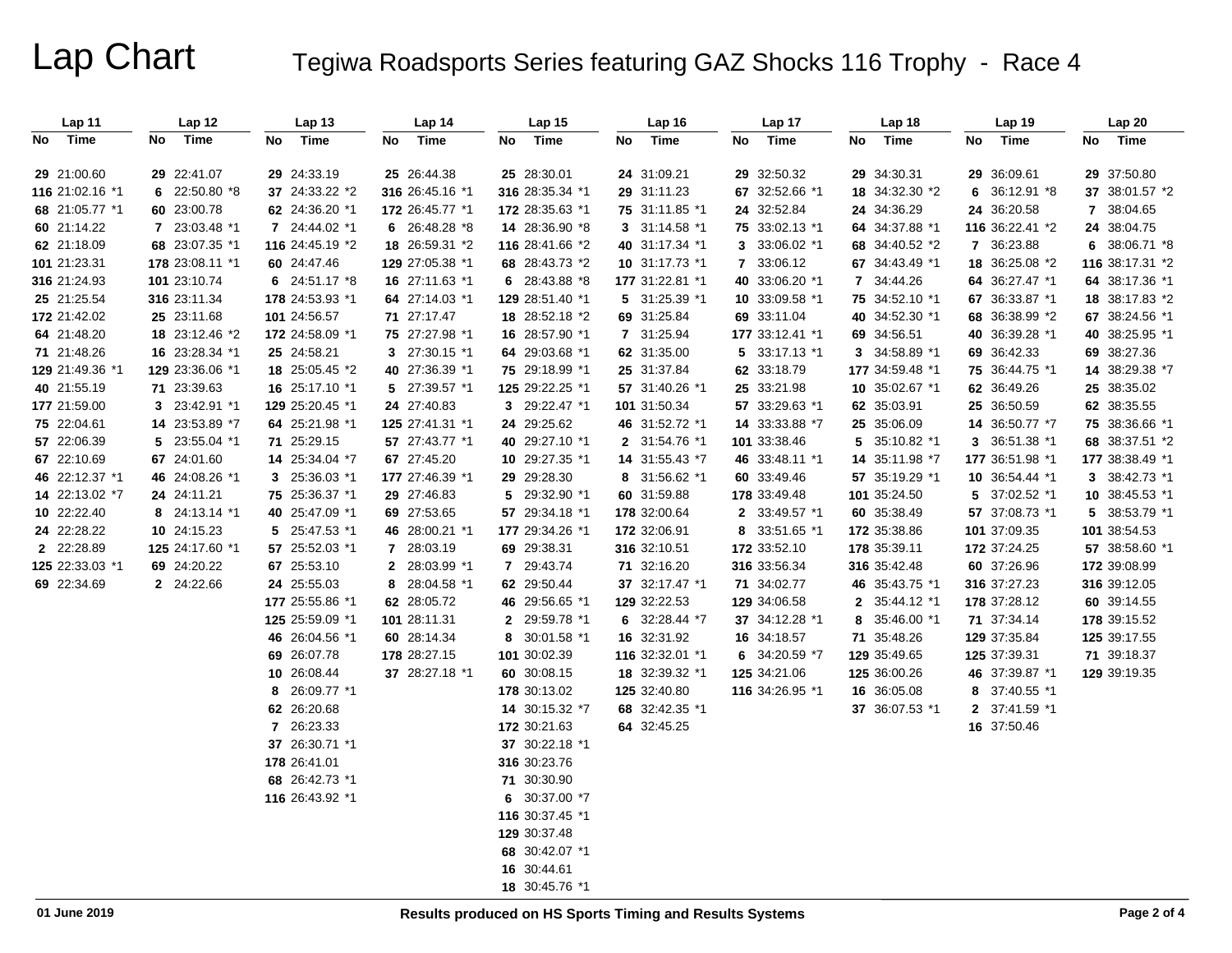**64** 30:54.40 **125** 31:02.09 **67** 31:02.13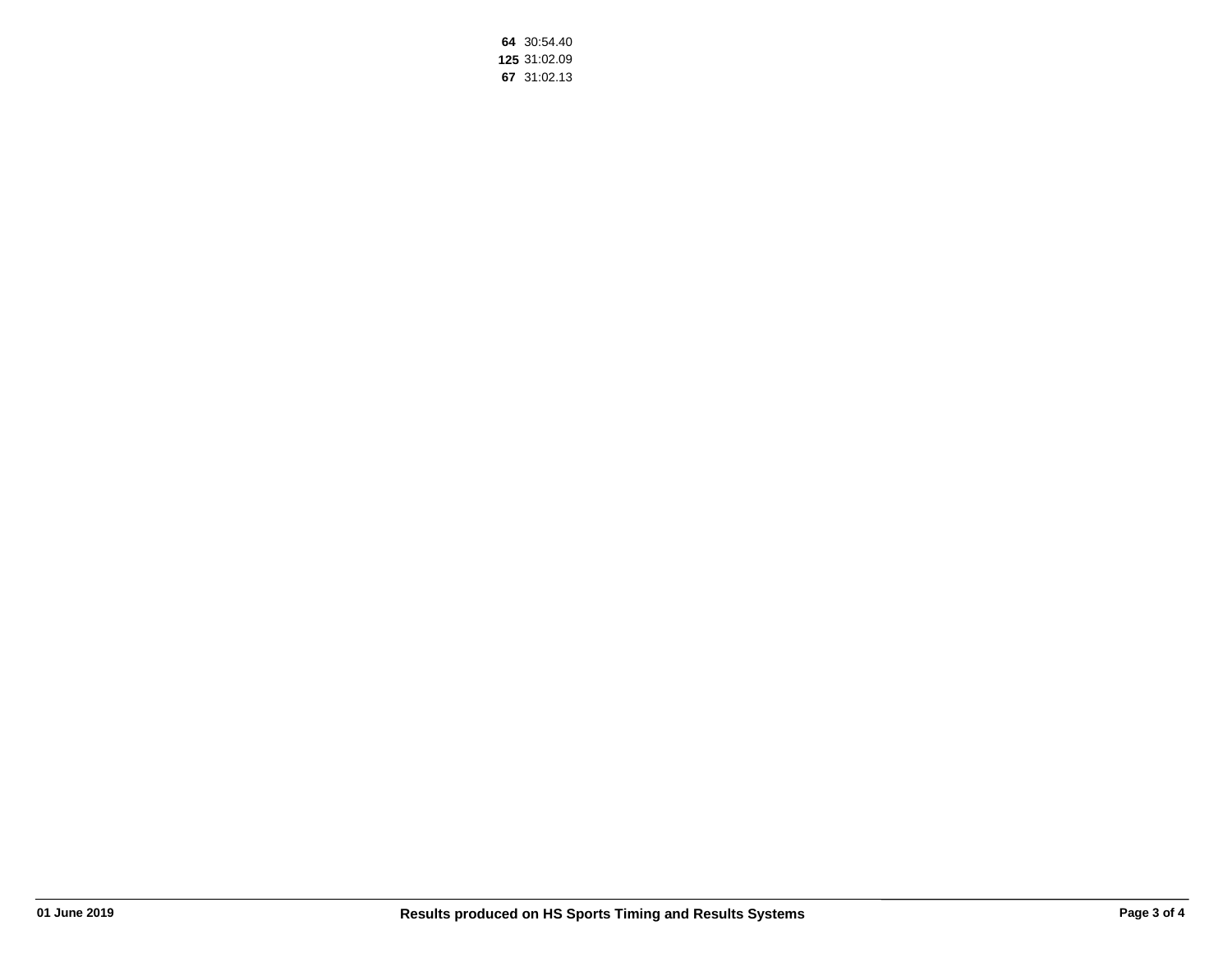# Lap Chart Tegiwa Roadsports Series featuring GAZ Shocks 116 Trophy - Race 4

|    | Lap 21          |    | Lap22                         |    | Lap23                         |    | Lap 24          |    | Lap 25                        |    | Lap26 |    | Lap27 |    | Lap 28 |    | Lap 29 |    | Lap30 |
|----|-----------------|----|-------------------------------|----|-------------------------------|----|-----------------|----|-------------------------------|----|-------|----|-------|----|--------|----|--------|----|-------|
| No | Time            | No | Time                          | No | Time                          | No | Time            | No | Time                          | No | Time  | No | Time  | No | Time   | No | Time   | No | Time  |
|    |                 |    |                               |    |                               |    |                 |    |                               |    |       |    |       |    |        |    |        |    |       |
|    | 29 39:32.85     |    | 29 41:11.05<br>16 41:19.71 *1 |    | 29 42:50.08<br>60 42:50.33 *1 |    | 29 44:29.01     |    | 29 46:09.01<br>57 46:15.03 *2 |    |       |    |       |    |        |    |        |    |       |
|    | 46 39:35.00 *2  |    |                               |    |                               |    | 68 44:30.66 *3  |    |                               |    |       |    |       |    |        |    |        |    |       |
|    | 8 39:35.73 *2   |    | 7 41:25.43                    |    | 71 42:50.74 *1                |    | 178 44:34.21 *1 |    | 178 46:18.44 *1               |    |       |    |       |    |        |    |        |    |       |
|    | 16 39:35.93 *1  |    | 8 41:29.91 *2                 |    | 7 43:04.24                    |    | 71 44:36.25 *1  |    | 5 46:18.72 *2                 |    |       |    |       |    |        |    |        |    |       |
|    | 2 39:36.01 *2   |    | 24 41:31.48                   |    | 16 43:04.43 *1                |    | 60 44:39.04 *1  |    | 71 46:19.56 *1                |    |       |    |       |    |        |    |        |    |       |
|    | 7 39:44.02      |    | 46 41:31.82 *2                |    | 24 43:16.42                   |    | 7 44:41.72      |    | 7 46:21.25                    |    |       |    |       |    |        |    |        |    |       |
|    | 24 39:48.36     |    | 2 41:32.38 *2                 |    | 8 43:22.98 *2                 |    | 16 44:48.36 *1  |    | 60 46:27.02 *1                |    |       |    |       |    |        |    |        |    |       |
|    | 37 39:55.43 *2  |    | 14 41:47.82 *7                |    | 14 43:24.55 *7                |    | 24 44:59.46     |    | 68 46:27.10 *3                |    |       |    |       |    |        |    |        |    |       |
|    | 6 39:59.69 *8   |    | 37 41:49.34 *2                |    | 2 43:25.78 *2                 |    | 14 45:00.33 *7  |    | 16 46:34.28 *1                |    |       |    |       |    |        |    |        |    |       |
|    | 64 40:06.26 *1  |    | 6 41:50.95 *8                 |    | 46 43:25.88 *2                |    | 8 45:16.43 *2   |    | 14 46:37.10 *7                |    |       |    |       |    |        |    |        |    |       |
|    | 14 40:10.68 *7  |    | 64 41:53.98 *1                |    | 69 43:41.79                   |    | 2 45:20.55 *2   |    | 24 46:43.15                   |    |       |    |       |    |        |    |        |    |       |
|    | 18 40:11.70 *2  |    | 69 41:56.33                   |    | 37 43:42.46 *2                |    | 46 45:20.62 *2  |    | 8 47:09.68 *2                 |    |       |    |       |    |        |    |        |    |       |
|    | 69 40:12.77     |    | 25 42:02.78                   |    | 64 43:43.58 *1                |    | 69 45:27.66     |    | 69 47:13.96                   |    |       |    |       |    |        |    |        |    |       |
|    | 116 40:13.12 *2 |    | 40 42:04.17 *1                |    | 25 43:46.74                   |    | 25 45:30.19     |    | 2 47:14.47 *2                 |    |       |    |       |    |        |    |        |    |       |
|    | 40 40:15.66 *1  |    | 18 42:04.98 *2                |    | 6 $43:47.03*8$                |    | 64 45:31.46 *1  |    | 46 47:15.62 *2                |    |       |    |       |    |        |    |        |    |       |
|    | 67 40:16.12 *1  |    | 62 42:05.28                   |    | 62 43:50.51                   |    | 62 45:35.18     |    | 64 47:18.65 *1                |    |       |    |       |    |        |    |        |    |       |
|    | 25 40:18.51     |    | 67 42:07.40 *1                |    | 40 43:53.24 *1                |    | 37 45:35.35 *2  |    | 62 47:19.76                   |    |       |    |       |    |        |    |        |    |       |
|    | 62 40:20.22     |    | 116 42:08.44 *2               |    | 177 43:55.61 *1               |    | 6 $45:39.55*8$  |    | 177 47:25.90 *1               |    |       |    |       |    |        |    |        |    |       |
|    | 177 40:25.22 *1 |    | 177 42:10.30 *1               |    | 18 43:56.08 *2                |    | 177 45:39.68 *1 |    | 125 47:26.25                  |    |       |    |       |    |        |    |        |    |       |
|    | 75 40:27.80 *1  |    | 75 42:16.81 *1                |    | 67 43:57.59 *1                |    | 40 45:41.33 *1  |    | 37 47:28.97 *2                |    |       |    |       |    |        |    |        |    |       |
|    | 3 40:33.92 *1   |    | 101 42:22.34                  |    | 116 44:02.74 *2               |    | 18 45:46.67 *2  |    | 40 47:29.41 *1                |    |       |    |       |    |        |    |        |    |       |
|    | 68 40:35.57 *2  |    | 3 42:25.09 *1                 |    | 101 44:05.74                  |    | 67 45:46.84 *1  |    | 6 $47:32.30*8$                |    |       |    |       |    |        |    |        |    |       |
|    | 10 40:35.86 *1  |    | 10 42:26.28 *1                |    | 75 44:06.18 *1                |    | 125 45:47.88    |    | 101 47:32.83                  |    |       |    |       |    |        |    |        |    |       |
|    | 101 40:38.17    |    | 125 42:31.64                  |    | 125 44:09.50                  |    | 101 45:49.68    |    | 67 47:36.75 *1                |    |       |    |       |    |        |    |        |    |       |
|    | 5 40:44.39 *1   |    | 68 42:31.87 *2                |    | 3 44:15.36 *1                 |    | 75 45:56.62 *1  |    | 18 47:37.63 *2                |    |       |    |       |    |        |    |        |    |       |
|    | 57 40:47.10 *1  |    | 5 42:35.02 *1                 |    | 10 44:16.40 *1                |    | 116 45:58.00 *2 |    | 25 47:44.75                   |    |       |    |       |    |        |    |        |    |       |
|    | 172 40:53.09    |    | 57 42:35.15 *1                |    | 172 44:22.58                  |    | 3 46:05.71 *1   |    | 75 47:45.43 *1                |    |       |    |       |    |        |    |        |    |       |
|    | 125 40:55.41    |    | 172 42:37.10                  |    | 316 44:26.18                  |    | 10 46:05.93 *1  |    | 116 47:50.49 *2               |    |       |    |       |    |        |    |        |    |       |
|    | 316 40:56.50    |    | 316 42:39.21                  |    | 57 44:26.33 *1                |    | 172 46:06.14    |    | 172 47:50.84                  |    |       |    |       |    |        |    |        |    |       |
|    | 60 41:02.55     |    | 129 42:43.95                  |    | 129 44:26.59                  |    | 129 46:07.93    |    | 129 47:51.71                  |    |       |    |       |    |        |    |        |    |       |
|    | 129 41:02.66    |    | 178 42:49.29                  |    | 5 44:28.58 *1                 |    | 316 46:09.01    |    | 3 47:58.14 *1                 |    |       |    |       |    |        |    |        |    |       |
|    | 178 41:02.67    |    |                               |    |                               |    |                 |    | 316 48:09.87                  |    |       |    |       |    |        |    |        |    |       |
|    | 71 41:04.27     |    |                               |    |                               |    |                 |    | 10 48:15.97 *1                |    |       |    |       |    |        |    |        |    |       |
|    |                 |    |                               |    |                               |    |                 |    |                               |    |       |    |       |    |        |    |        |    |       |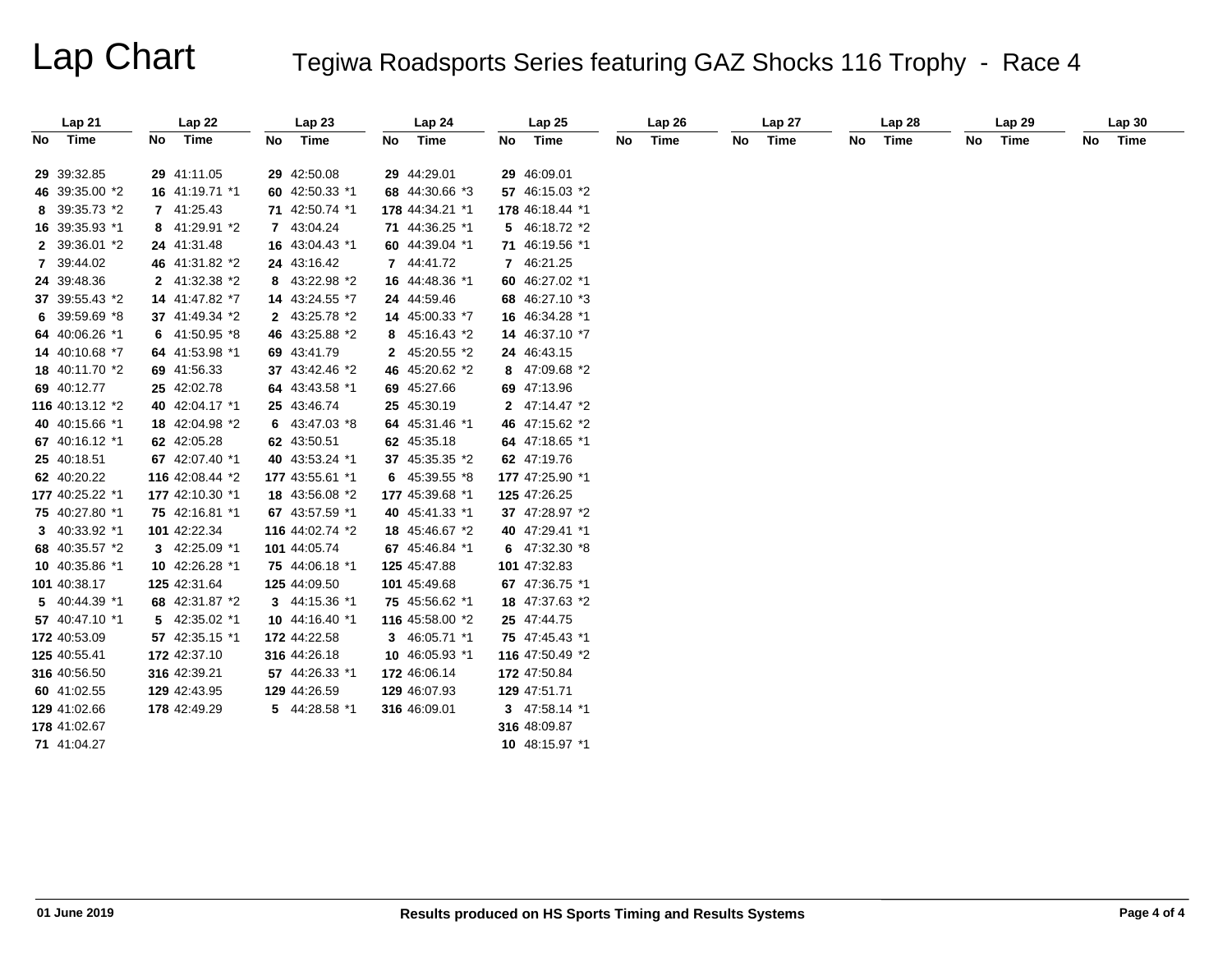## **Tegiwa Roadsports Series featuring GAZ Shocks 116 Trophy**

| $\mathbf{2}$            | <b>James REDISH</b>        |                               |                                    |                                    |                           |                            |                            |                           |                            |                            |                              |  |  |
|-------------------------|----------------------------|-------------------------------|------------------------------------|------------------------------------|---------------------------|----------------------------|----------------------------|---------------------------|----------------------------|----------------------------|------------------------------|--|--|
|                         | Lap                        | $\sim$ 1                      | $\overline{2}$                     | $\overline{\phantom{a}}$ 3         | $\overline{4}$            | 5 <sub>1</sub>             | $\overline{\phantom{a}}$ 6 | $\overline{7}$            | 8                          | $9^{\circ}$                | $\overline{\phantom{0}}$ 10  |  |  |
|                         | 1                          | 2:19.09                       | 1:56.46                            | 1:53.95                            | 2:15.55                   | 2:37.50                    | 1:54.63                    | 1:54.56                   | 1:54.43                    | 1:54.26                    | 1:54.61                      |  |  |
|                         | 11                         | 1:53.85                       | 1:53.77                            | 3:41.33                            | 1:55.79                   | 1:54.98                    | 1:54.81                    | 1:54.55                   | 1:57.47                    | 1:54.42                    | 1:56.37                      |  |  |
|                         | 21                         | 1:53.40                       | 1:54.77                            | 1:53.92                            |                           |                            |                            |                           |                            |                            |                              |  |  |
| 3                       | <b>Howard HUNT</b>         |                               |                                    |                                    |                           |                            |                            |                           |                            |                            |                              |  |  |
|                         | Lap                        | $\sim$ 1                      | $\mathbf{2}$                       | $\overline{\mathbf{3}}$            | $\overline{\mathbf{4}}$   | 5 <sup>5</sup>             | $\overline{\phantom{0}}$ 6 | $\overline{7}$            | 8                          | 9                          | $\overline{10}$              |  |  |
|                         | $1 \quad$                  | 2:15.78                       | 1:55.31                            | 1:54.69                            | 2:15.82                   | 2:37.26                    | 1:53.76                    | 1:52.75                   | 1:52.57                    | 1:52.17                    | 1:52.11                      |  |  |
|                         | 11                         | 3:20.69                       | 1:53.12                            | 1:54.12                            | 1:52.32                   | 1:52.11                    | 1:51.44                    | 1:52.87                   | 1:52.49                    | 1:51.35                    | 1:51.19                      |  |  |
|                         | 21                         | 1:51.17                       | 1:50.27                            | 1:50.35                            | 1:52.43                   |                            |                            |                           |                            |                            |                              |  |  |
| $\overline{\mathbf{4}}$ |                            | <b>Alistair LINDSAY</b>       |                                    |                                    |                           |                            |                            |                           |                            |                            |                              |  |  |
|                         | Lap                        | $\sim$ 1                      | $\overline{2}$                     | $\overline{\mathbf{3}}$            | $\overline{\mathbf{4}}$   | 5 <sub>5</sub>             | $6^{\circ}$                | $\mathbf{7}$              | 8                          | 9                          | 10                           |  |  |
|                         |                            | 1 2:02.20                     | 1:50.12                            | 1:51.09                            | 2:26.42                   | 2:34.95                    |                            |                           |                            |                            |                              |  |  |
| $5\phantom{1}$          |                            | <b>Anthony SEDDON</b>         |                                    |                                    |                           |                            |                            |                           |                            |                            |                              |  |  |
|                         | Lap<br>$1 \quad$           | $\sim$ 1<br>2:21.32           | $\overline{\mathbf{2}}$<br>1:55.61 | $\overline{\mathbf{3}}$<br>1:54.43 | $\overline{4}$<br>2:15.40 | 5 <sup>5</sup><br>2:37.07  | $\overline{\phantom{0}}$ 6 | $\overline{7}$<br>1:54.96 | 8                          | 9                          | $\blacksquare$ 10<br>1:53.78 |  |  |
|                         | 11                         | 3:19.00                       | 1:52.49                            | 1:52.04                            | 1:53.33                   | 1:52.49                    | 1:54.04<br>1:51.74         | 1:53.69                   | 1:54.81<br>1:51.70         | 1:54.62<br>1:51.27         | 1:50.60                      |  |  |
|                         | 21                         | 1:50.63                       | 1:53.56                            | 1:50.14                            |                           |                            |                            |                           |                            |                            |                              |  |  |
| $6\phantom{1}$          | <b>Christopher FELLOWS</b> |                               |                                    |                                    |                           |                            |                            |                           |                            |                            |                              |  |  |
|                         |                            | Lap 1                         | $\overline{2}$                     | $\overline{\phantom{a}}$ 3         | $\overline{\mathbf{4}}$   | 5 <sub>5</sub>             | 6 <sup>1</sup>             | $\overline{7}$            | 8                          | $\overline{9}$             | 10                           |  |  |
|                         | $1 \quad \Box$             | 14:44.69                      | 2:17.77                            | 3:43.56                            | 2:04.78                   | 2:00.37                    | 1:57.11                    | 1:55.60                   | 1:53.12                    | 1:51.44                    | 1:52.15                      |  |  |
|                         | 11                         | 1:52.32                       | 1:53.80                            | 1:52.98                            | 1:51.26                   | 1:56.08                    | 1:52.52                    | 1:52.75                   |                            |                            |                              |  |  |
| $\overline{7}$          | <b>Andy MARSTON</b>        |                               |                                    |                                    |                           |                            |                            |                           |                            |                            |                              |  |  |
|                         | Lap                        | $\sim$ 1                      | $\overline{2}$                     | $\mathbf{3}$                       | $\overline{\mathbf{4}}$   | 5 <sub>5</sub>             | 6                          | $\overline{7}$            | 8                          | 9                          | 10                           |  |  |
|                         | 1                          | 1:48.86                       | 1:44.86                            | 1:44.16                            | 2:38.62                   | 2:38.71                    | 1:44.04                    | 1:43.50                   | 1:43.88                    | 1:44.23                    | 1:43.88                      |  |  |
|                         | 11                         | 3:48.74                       | 1:40.54                            | 1:39.31                            | 1:39.86                   | 1:40.55                    | 1:42.20                    | 1:40.18                   | 1:38.14                    | 1:39.62                    | 1:40.77                      |  |  |
|                         | 21                         | 1:39.37                       | 1:41.41                            | 1:38.81                            | 1:37.48                   | 1:39.53                    |                            |                           |                            |                            |                              |  |  |
| 8                       | <b>Ben WILCOX</b>          |                               |                                    |                                    |                           |                            |                            |                           |                            |                            |                              |  |  |
|                         | Lap                        | $\sim$ 1                      | $\overline{\mathbf{2}}$            | $\sim$ 3                           | $\overline{4}$            | 5 <sub>5</sub>             | $\overline{\phantom{0}}$ 6 | $\overline{7}$            | $\overline{\phantom{a}}$ 8 | $\overline{9}$             | $\overline{10}$              |  |  |
|                         | $1 \quad$                  | 2:22.59                       | 1:57.46                            | 1:57.62                            | 2:12.04                   | 2:36.32                    | 1:55.69                    | 1:55.91                   | 1:55.94                    | 1:55.98                    | 1:56.01                      |  |  |
|                         | 11                         | 3:27.58                       | 1:56.63                            | 1:54.81                            |                           | 1:57.00  1:55.04           | 1:55.03                    | 1:54.35                   | 1:54.55                    | 1:55.18                    | 1:54.18                      |  |  |
|                         | 21                         | 1:53.07                       | 1:53.45                            | 1:53.25                            |                           |                            |                            |                           |                            |                            |                              |  |  |
| 10                      | <b>Paul WIGHTON</b>        |                               |                                    |                                    |                           |                            |                            |                           |                            |                            |                              |  |  |
|                         | Lap                        | $\overline{1}$ $\overline{2}$ |                                    |                                    | $3 \t 4$                  | $\overline{\phantom{0}}$ 5 |                            |                           | 6 7 8                      | $\overline{\phantom{a}}$ 9 | $\overline{\phantom{0}}$ 10  |  |  |
|                         | $1 \quad$                  | 2:20.00                       | 1:56.07                            | 1:54.01                            | 2:16.38                   | 2:36.77                    | 1:53.70                    | 1:52.92                   | 1:52.85                    | 1:53.65                    | 1:53.32                      |  |  |
|                         | 11<br>21                   | 1:52.73<br>1:50.42            | 1:52.83<br>1:50.12                 | 1:53.21<br>1:49.53                 | 3:18.91<br>2:10.04        | 1:50.38                    | 1:51.85                    | 1:53.09                   | 1:51.77                    | 1:51.09                    | 1:50.33                      |  |  |
| 14                      | <b>Chris MORTON</b>        |                               |                                    |                                    |                           |                            |                            |                           |                            |                            |                              |  |  |
|                         | Lap                        | $\sim$ $\sim$ 1               | $\overline{\mathbf{2}}$            | $\overline{3}$ 4                   |                           | $\overline{\phantom{1}}$ 5 |                            | $6$ $7$ $8$               |                            | $9^{\circ}$                | $\overline{10}$              |  |  |
|                         | $1 \quad \Box$             | 17:05.50                      | 1:45.25                            | 1:41.31                            | 1:40.96                   | 1:40.87                    | 1:40.15                    | 3:02.86                   | 1:38.42                    | 1:40.11                    | 1:38.45                      |  |  |
|                         |                            | 11   1:38.10                  | 1:38.79                            | 1:38.61                            |                           | 1:41.30  1:37.14           | 1:36.73                    | 1:35.78                   | 1:36.77                    |                            |                              |  |  |
|                         |                            |                               |                                    |                                    |                           |                            |                            |                           |                            |                            |                              |  |  |

## **LAP TIMES - Race 4**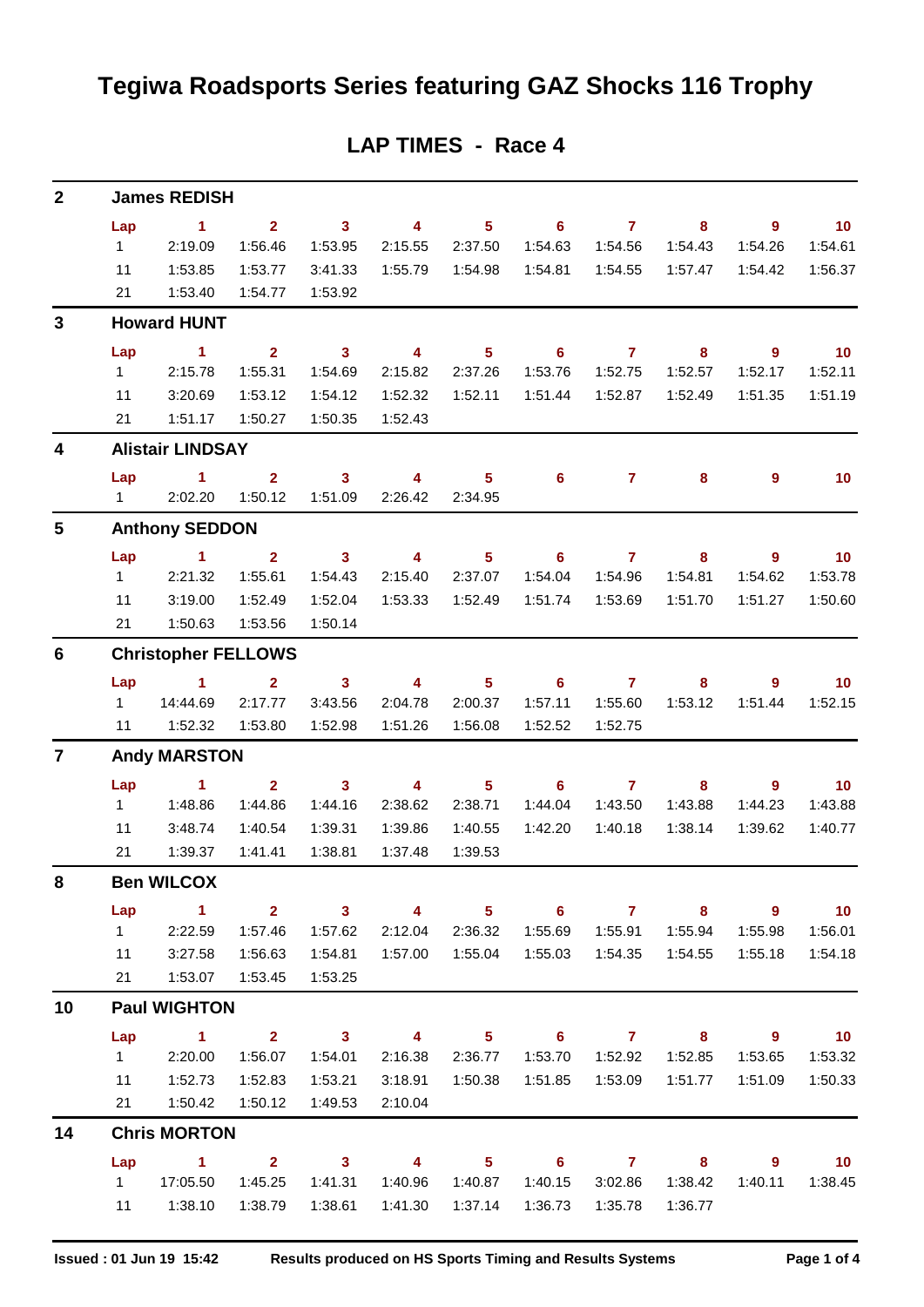| 16 | <b>John GARDNER</b>     |                          |                         |                         |                         |                            |                            |                |                            |                            |                          |  |  |  |
|----|-------------------------|--------------------------|-------------------------|-------------------------|-------------------------|----------------------------|----------------------------|----------------|----------------------------|----------------------------|--------------------------|--|--|--|
|    | Lap                     | $\sim$ 1                 | $2^{\circ}$             | $\sim$ 3                | $\overline{\mathbf{A}}$ | 5 <sub>5</sub>             |                            | $6\qquad 7$    | 8                          | $\overline{\phantom{a}}$ 9 | $\blacksquare$ 10        |  |  |  |
|    | $1 \quad$               | 2:10.59                  | 1:54.30                 | 1:51.82                 | 2:18.56                 | 2:37.70                    | 1:53.03                    | 1:49.95        | 1:49.42                    | 1:49.32                    | 1:48.98                  |  |  |  |
|    | 11                      | 3:24.67                  | 1:48.76                 | 1:54.53                 | 1:46.27                 | 1:46.71                    | 1:47.31                    | 1:46.65        | 1:46.51                    | 1:45.38                    | 1:45.47                  |  |  |  |
|    | 21                      | 1:43.78                  | 1:44.72                 | 1:43.93                 | 1:45.92                 |                            |                            |                |                            |                            |                          |  |  |  |
| 18 | <b>Chris SLATOR</b>     |                          |                         |                         |                         |                            |                            |                |                            |                            |                          |  |  |  |
|    | Lap                     | $\sim$ 1                 | $\overline{\mathbf{2}}$ | $\overline{\mathbf{3}}$ | $\overline{4}$          | 5 <sub>5</sub>             | $\overline{\phantom{0}}$ 6 | $\overline{7}$ | $\overline{\phantom{a}}$ 8 | $9^{\circ}$                | $\overline{10}$          |  |  |  |
|    | $1 \quad$               | 2:16.25                  | 1:56.43                 | 1:55.00                 | 2:16.66                 | 2:36.43                    | 1:53.87                    | 1:53.10        | 3:16.70                    | 1:52.89                    | 3:15.13                  |  |  |  |
|    | 11                      | 1:52.99                  | 1:53.86                 | 1:52.87                 | 1:53.58                 | 1:53.56                    | 1:52.98                    | 1:52.78        | 1:52.75                    | 1:53.87                    | 1:53.28                  |  |  |  |
|    | 21                      | 1:51.10                  | 1:50.59                 | 1:50.96                 |                         |                            |                            |                |                            |                            |                          |  |  |  |
| 24 |                         | <b>Hugo HOLMES</b>       |                         |                         |                         |                            |                            |                |                            |                            |                          |  |  |  |
|    | Lap                     | $\sim$ 1                 | 2 <sup>7</sup>          | $\sim$ 3                | $\overline{4}$          | 5 <sup>5</sup>             | $\overline{\phantom{0}}$ 6 | $\overline{7}$ | 8                          | 9                          | $\overline{10}$          |  |  |  |
|    | 1                       | 1:53.85                  | 1:43.16                 | 1:44.61                 | 2:40.19                 | 2:36.13                    | 1:44.21                    | 1:46.77        | 1:43.02                    | 3:11.02                    | 1:42.16                  |  |  |  |
|    | 11                      | 1:43.10                  | 1:42.99                 | 1:43.82                 | 1:45.80                 | 1:44.79                    | 1:43.59                    | 1:43.63        | 1:43.45                    | 1:44.29                    | 1:44.17                  |  |  |  |
|    | 21                      | 1:43.61                  | 1:43.12                 | 1:44.94                 | 1:43.04                 | 1:43.69                    |                            |                |                            |                            |                          |  |  |  |
| 25 |                         | <b>Jamie McHUGH</b>      |                         |                         |                         |                            |                            |                |                            |                            |                          |  |  |  |
|    | Lap                     | $\sim$ 1                 | 2 <sup>7</sup>          | $\overline{\mathbf{3}}$ | $\overline{4}$          | $\overline{\phantom{1}}$ 5 |                            | 67             | $\overline{\mathbf{8}}$    | $\overline{\phantom{a}}$   | $\overline{\mathbf{10}}$ |  |  |  |
|    | $1 -$                   | 2:02.74                  | 1:49.99                 | 1:47.88                 | 2:27.32                 | 2:34.36                    | 1:47.56                    | 1:47.93        | 1:47.01                    | 1:47.35                    | 1:46.28                  |  |  |  |
|    | 11                      | 1:47.12                  | 1:46.14                 | 1:46.53                 | 1:46.17                 | 1:45.63                    | 3:07.83                    | 1:44.14        | 1:44.11                    | 1:44.50                    | 1:44.43                  |  |  |  |
|    | 21                      | 1:43.49                  | 1:44.27                 | 1:43.96                 | 1:43.45                 | 1:44.56                    |                            |                |                            |                            |                          |  |  |  |
| 29 | <b>Matthew WEYMOUTH</b> |                          |                         |                         |                         |                            |                            |                |                            |                            |                          |  |  |  |
|    | Lap                     | $\sim$ 1                 | $\overline{\mathbf{2}}$ | $\sim$ 3                | $\overline{4}$          | $\overline{\phantom{0}}$ 5 |                            | $6$ $7$ $8$    |                            | - 9                        | $\blacksquare$ 10        |  |  |  |
|    | $1 \quad$               | 1:50.61                  | 1:43.55                 | 1:44.01                 | 2:40.12                 | 2:37.46                    | 1:43.64                    | 1:55.69        | 1:40.55                    | 1:39.47                    | 1:39.59                  |  |  |  |
|    | 11                      | 1:45.91                  | 1:40.47                 | 1:52.12                 | 3:13.64                 | 1:41.47                    | 1:42.93                    | 1:39.09        | 1:39.99                    | 1:39.30                    | 1:41.19                  |  |  |  |
|    | 21                      | 1:42.05                  | 1:38.20                 | 1:39.03                 | 1:38.93                 | 1:40.00                    |                            |                |                            |                            |                          |  |  |  |
| 37 | <b>Joe BENN</b>         |                          |                         |                         |                         |                            |                            |                |                            |                            |                          |  |  |  |
|    |                         | Lap 1                    | $\overline{\mathbf{2}}$ | $\sim$ 3                | $\overline{4}$          | 5 <sub>1</sub>             |                            | $6\qquad 7$    | 8                          | $9^{\circ}$                | 10                       |  |  |  |
|    |                         | $1$ 2:21.47              | 2:00.10                 | 1:56.20                 | 2:12.64                 | 2:36.49                    | 1:55.99                    | 1:55.14        | 1:56.42                    | 1:55.78                    | 1:55.37                  |  |  |  |
|    | 11                      | 3:47.62                  | 1:57.49                 | 1:56.47                 |                         |                            |                            |                | 1:54.04                    | 1:53.86                    | 1:53.91                  |  |  |  |
|    | 21                      | 1:53.12                  | 1:52.89                 | 1:53.62                 |                         |                            |                            |                |                            |                            |                          |  |  |  |
| 40 |                         | <b>Stan PALMER</b>       |                         |                         |                         |                            |                            |                |                            |                            |                          |  |  |  |
|    | Lap                     | $\blacktriangleleft$     | $2^{\circ}$             | $\overline{\mathbf{3}}$ | $\overline{\mathbf{4}}$ | 5 <sub>5</sub>             | $\overline{\phantom{a}}$ 6 | $\overline{7}$ | 8                          | 9                          | 10                       |  |  |  |
|    | $1 \quad$               | 2:12.41                  | 1:53.56                 | 1:52.27                 | 2:18.04                 | 2:37.91                    | 1:53.16                    | 1:50.81        | 1:48.69                    | 1:49.21                    | 1:49.43                  |  |  |  |
|    | 11                      | 1:49.70                  | 3:51.90                 | 1:49.30                 | 1:50.71                 | 1:50.24                    | 1:48.86                    | 1:46.10        | 1:46.98                    | 1:46.67                    | 1:49.71                  |  |  |  |
|    | 21                      | 1:48.51                  | 1:49.07                 | 1:48.09                 | 1:48.08                 |                            |                            |                |                            |                            |                          |  |  |  |
| 46 |                         | <b>Rory BAPTISTE</b>     |                         |                         |                         |                            |                            |                |                            |                            |                          |  |  |  |
|    | Lap                     | $\sim$ 1                 | 2 <sup>7</sup>          | $\overline{\mathbf{3}}$ | $\overline{\mathbf{4}}$ | 5 <sup>5</sup>             | $\overline{\phantom{a}}$ 6 | $\overline{7}$ | 8                          | $9^{\circ}$                | $-10$                    |  |  |  |
|    | $1 \quad$               | 2:21.37                  | 1:58.01                 | 1:57.10                 | 2:10.97                 | 2:37.85                    | 1:56.25                    | 1:56.10        | 3:21.74                    | 1:56.13                    | 1:56.85                  |  |  |  |
|    | 11                      | 1:55.89                  | 1:56.30                 | 1:55.65                 | 1:56.44                 | 1:56.07                    | 1:55.39                    | 1:55.64        | 1:56.12                    | 1:55.13                    | 1:56.82                  |  |  |  |
|    | 21                      | 1:54.06                  | 1:54.74                 | 1:55.00                 |                         |                            |                            |                |                            |                            |                          |  |  |  |
| 57 |                         | <b>Jonathan ATKINSON</b> |                         |                         |                         |                            |                            |                |                            |                            |                          |  |  |  |
|    | Lap                     | $\blacktriangleleft$     | $\overline{2}$          | $\overline{\mathbf{3}}$ | 4                       | 5 <sub>5</sub>             | $\overline{\phantom{0}}$ 6 | $\mathbf{7}$   | 8                          | 9                          | 10 <sub>1</sub>          |  |  |  |
|    | 1                       | 2:13.46                  | 1:54.54                 | 1:52.93                 | 2:16.98                 | 2:37.58                    | 1:54.63                    | 1:52.12        | 1:50.85                    | 1:51.13                    | 1:51.32                  |  |  |  |
|    | 11                      | 1:50.85                  | 3:45.64                 | 1:51.74                 | 1:50.41                 | 2:06.08                    | 1:49.37                    | 1:49.66        | 1:49.44                    | 1:49.87                    | 1:48.50                  |  |  |  |
|    | 21                      | 1:48.05                  | 1:51.18                 | 1:48.70                 |                         |                            |                            |                |                            |                            |                          |  |  |  |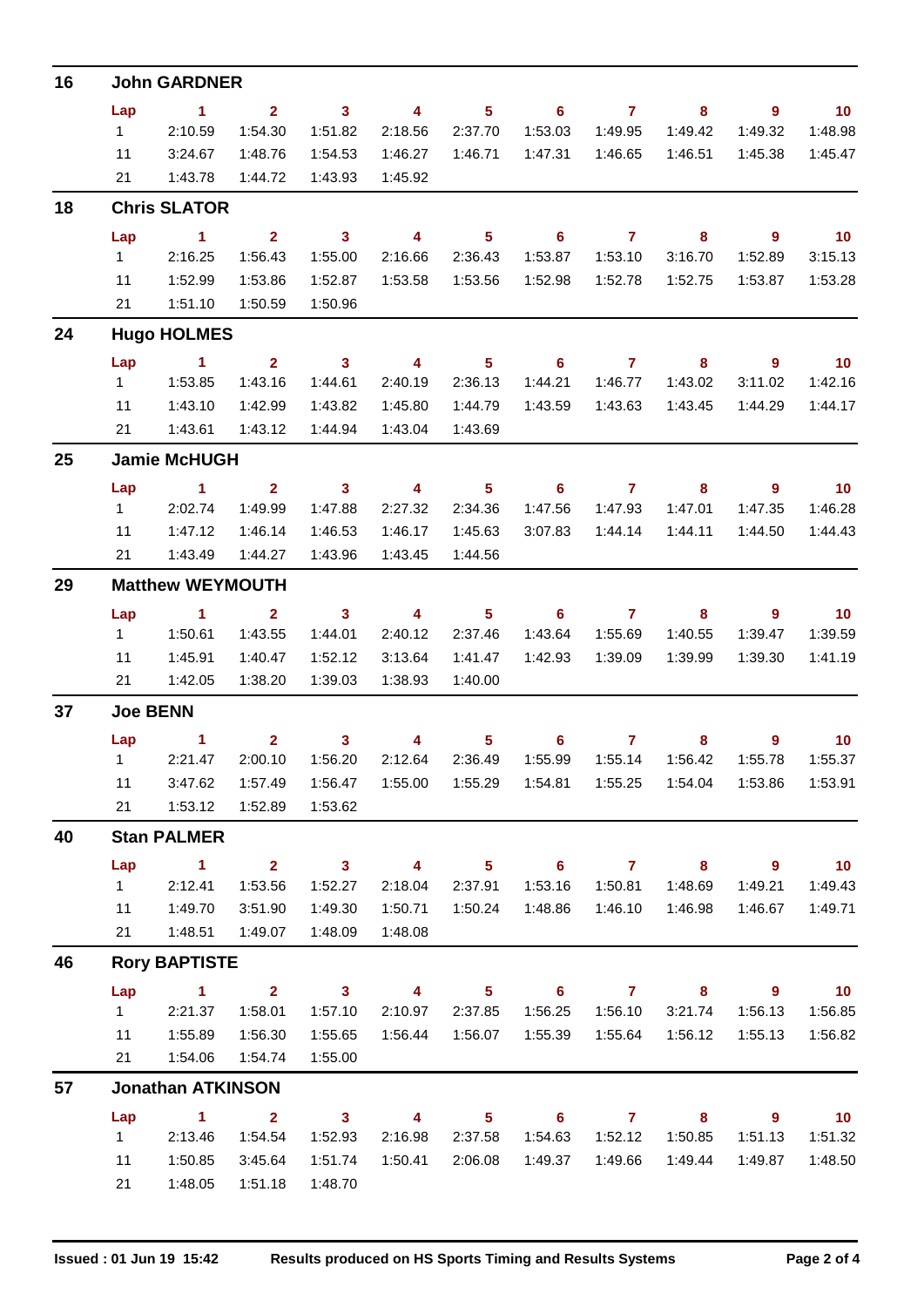| 60 | <b>Jeff PIERCEY</b>                            |                       |                         |                         |                         |                            |                            |                |                         |                          |                          |  |  |  |
|----|------------------------------------------------|-----------------------|-------------------------|-------------------------|-------------------------|----------------------------|----------------------------|----------------|-------------------------|--------------------------|--------------------------|--|--|--|
|    | Lap                                            | $\sim$ 1              | $\overline{2}$          | $\overline{\mathbf{3}}$ | $\overline{4}$          | 5 <sup>5</sup>             | $\overline{\phantom{0}}$ 6 | $\overline{7}$ | 8                       | 9                        | $\overline{\mathbf{10}}$ |  |  |  |
|    | $1 \quad$                                      | 1:53.66               | 1:45.69                 | 1:46.35                 | 2:38.16                 | 2:34.77                    | 1:45.93                    | 1:45.87        | 1:46.28                 | 1:45.46                  | 1:46.01                  |  |  |  |
|    | 11                                             | 1:46.04               | 1:46.56                 | 1:46.68                 | 3:26.88                 | 1:53.81                    | 1:51.73                    | 1:49.58        | 1:49.03                 | 1:48.47                  | 1:47.59                  |  |  |  |
|    | 21                                             | 1:48.00               | 1:47.78                 | 1:48.71                 | 1:47.98                 |                            |                            |                |                         |                          |                          |  |  |  |
| 61 | <b>Simon MURRAY</b>                            |                       |                         |                         |                         |                            |                            |                |                         |                          |                          |  |  |  |
|    | Lap<br>$1 \quad$                               | $\sim$ 1<br>2:17.86   | $\overline{2}$          | 3 <sup>1</sup>          | $\overline{\mathbf{4}}$ | 5 <sup>5</sup>             | $6^{\circ}$                | $\mathbf{7}$   | 8                       | 9                        | 10                       |  |  |  |
| 62 | <b>Liam HAMILTON</b>                           |                       |                         |                         |                         |                            |                            |                |                         |                          |                          |  |  |  |
|    | Lap                                            | $\sim$ 1              | $\mathbf{2}$            | $\mathbf{3}$            | $\overline{4}$          | $\overline{\phantom{0}}$ 5 | $\overline{\phantom{0}}$ 6 | $\overline{7}$ | 8                       | 9                        | $\overline{10}$          |  |  |  |
|    | $1 -$                                          | 1:59.99               | 1:49.07                 | 1:48.75                 | 2:27.83                 | 2:34.18                    | 1:46.74                    | 1:48.67        | 1:46.86                 | 1:45.68                  | 1:44.89                  |  |  |  |
|    | 11                                             | 1:45.43               | 3:18.11                 | 1:44.48                 | 1:45.04                 | 1:44.72                    | 1:44.56                    | 1:43.79        | 1:45.12                 | 1:45.35                  | 1:46.29                  |  |  |  |
|    | 21                                             | 1:44.67               | 1:45.06                 | 1:45.23                 | 1:44.67                 | 1:44.58                    |                            |                |                         |                          |                          |  |  |  |
| 64 |                                                | <b>Tim HARMER</b>     |                         |                         |                         |                            |                            |                |                         |                          |                          |  |  |  |
|    | Lap                                            | $\sim$ 1              | 2 <sup>1</sup>          | $\overline{\mathbf{3}}$ | $\overline{4}$          | 5 <sup>5</sup>             | $\overline{\phantom{0}}$ 6 | $\overline{7}$ | 8                       | $9^{\circ}$              | $\overline{10}$          |  |  |  |
|    | $1 \quad$                                      | 2:04.33               | 1:49.67                 | 1:50.96                 | 2:25.68                 | 2:36.20                    | 1:49.58                    | 1:54.23        | 1:49.42                 | 1:49.00                  | 1:48.58                  |  |  |  |
|    | 11                                             | 1:50.55               | 3:33.78                 | 1:52.05                 | 1:49.65                 | 1:50.72                    | 1:50.85                    | 1:52.63        | 1:49.59                 | 1:49.89                  | 1:48.90                  |  |  |  |
|    | 21                                             | 1:47.72               | 1:49.60                 | 1:47.88                 | 1:47.19                 |                            |                            |                |                         |                          |                          |  |  |  |
| 67 |                                                | <b>Bobby TRUNDLEY</b> |                         |                         |                         |                            |                            |                |                         |                          |                          |  |  |  |
|    | Lap                                            | $\blacktriangleleft$  | $\overline{2}$          | $\mathbf{3}$            | $\overline{4}$          | $5\phantom{.0}$            | 6                          | $\overline{7}$ | 8                       | 9                        | 10                       |  |  |  |
|    | 1                                              | 2:17.83               | 1:55.39                 | 1:54.14                 | 2:15.43                 | 2:36.81                    | 1:53.36                    | 1:51.52        | 1:51.71                 | 1:51.19                  | 1:51.25                  |  |  |  |
|    | 11                                             | 1:52.06               | 1:50.91                 | 1:51.50                 | 1:52.10                 | 3:16.93                    | 1:50.53                    | 1:50.83        | 1:50.38                 | 1:50.69                  | 1:51.56                  |  |  |  |
|    | 21                                             | 1:51.28               | 1:50.19                 | 1:49.25                 | 1:49.91                 |                            |                            |                |                         |                          |                          |  |  |  |
| 68 | <b>Richard NEWTON</b>                          |                       |                         |                         |                         |                            |                            |                |                         |                          |                          |  |  |  |
|    | Lap                                            | $\blacktriangleleft$  | $\overline{2}$          | $\mathbf{3}$            | $\overline{4}$          | 5 <sup>5</sup>             | 6                          | $\overline{7}$ | 8                       | $\overline{9}$           | 10                       |  |  |  |
|    | $1 \quad$                                      | 2:24.04               | 2:00.68                 | 1:59.62                 | 2:08.06                 | 2:37.28                    | 1:58.14                    | 1:58.54        | 1:58.33                 | 2:01.11                  | 1:59.97                  |  |  |  |
|    | 11                                             | 2:01.58               | 3:35.38                 | 2:01.00                 | 1:58.34                 | 2:00.28                    | 1:58.17                    | 1:58.47        | 1:58.52                 | 1:58.06                  | 1:56.30                  |  |  |  |
|    | 21                                             | 1:58.79               | 1:56.44                 |                         |                         |                            |                            |                |                         |                          |                          |  |  |  |
| 69 | <b>Wayne ROTHWELL</b>                          |                       |                         |                         |                         |                            |                            |                |                         |                          |                          |  |  |  |
|    | Lap                                            | $\mathbf{1}$          | 2 <sup>1</sup>          | 3 <sup>7</sup>          | $\overline{\mathbf{4}}$ | 5 <sup>1</sup>             | 6 <sup>1</sup>             | $\overline{7}$ | 8                       | $9^{\circ}$              | 10                       |  |  |  |
|    | 1                                              | 1:52.21               | 1:43.95                 | 1:44.92                 | 2:39.54                 | 2:36.45                    | 1:44.26                    | 1:46.52        | 1:43.64                 | 1:43.34                  | 3:15.09                  |  |  |  |
|    | 11                                             | 1:44.77               | 1:45.53                 | 1:47.56                 | 1:45.87                 | 1:44.66                    | 1:47.53                    | 1:45.20        | 1:45.47                 | 1:45.82                  | 1:45.03                  |  |  |  |
|    | 21                                             | 1:45.41               | 1:43.56                 | 1:45.46                 | 1:45.87                 | 1:46.30                    |                            |                |                         |                          |                          |  |  |  |
| 71 |                                                | <b>Pip HAMMOND</b>    |                         |                         |                         |                            |                            |                |                         |                          |                          |  |  |  |
|    | Lap                                            | $\sim$ 1              | $\overline{\mathbf{2}}$ | $\overline{\mathbf{3}}$ | $\overline{4}$          | $\overline{\phantom{0}}$ 5 | $\overline{\phantom{a}}$ 6 | $\overline{7}$ | $\overline{\mathbf{8}}$ | $\overline{\phantom{a}}$ | $\blacksquare$ 10        |  |  |  |
|    | 1                                              | 2:11.17               | 1:52.49                 | 1:50.68                 | 2:19.70                 | 2:37.93                    | 1:51.12                    | 1:49.53        | 1:48.94                 | 1:48.91                  | 1:49.00                  |  |  |  |
|    | 11                                             | 1:48.79               | 1:51.37                 | 1:49.52                 | 1:48.32                 | 3:13.43                    | 1:45.30                    | 1:46.57        | 1:45.49                 | 1:45.88                  | 1:44.23                  |  |  |  |
|    | 21<br>1:45.90<br>1:45.51<br>1:43.31<br>1:46.47 |                       |                         |                         |                         |                            |                            |                |                         |                          |                          |  |  |  |
| 75 |                                                | <b>Craig EMMERSON</b> |                         |                         |                         |                            |                            |                |                         |                          |                          |  |  |  |
|    | Lap                                            | $\blacktriangleleft$  | $\overline{2}$          | $\overline{\mathbf{3}}$ | $\overline{4}$          | 5 <sub>1</sub>             | $\overline{\phantom{a}}$ 6 | $\overline{7}$ | 8                       | 9                        | $\overline{10}$          |  |  |  |
|    | 1                                              | 2:18.84               | 1:53.95                 | 1:52.56                 | 2:14.51                 | 2:37.01                    | 1:53.09                    | 1:50.85        | 1:50.67                 | 1:51.11                  | 1:51.85                  |  |  |  |
|    | 11                                             | 1:50.17               | 3:31.76                 | 1:51.61                 | 1:51.01                 | 1:52.86                    | 1:50.28                    | 1:49.97        | 1:52.65                 | 1:51.91                  | 1:51.14                  |  |  |  |
|    | 21                                             | 1:49.01               | 1:49.37                 | 1:50.44                 | 1:48.81                 |                            |                            |                |                         |                          |                          |  |  |  |